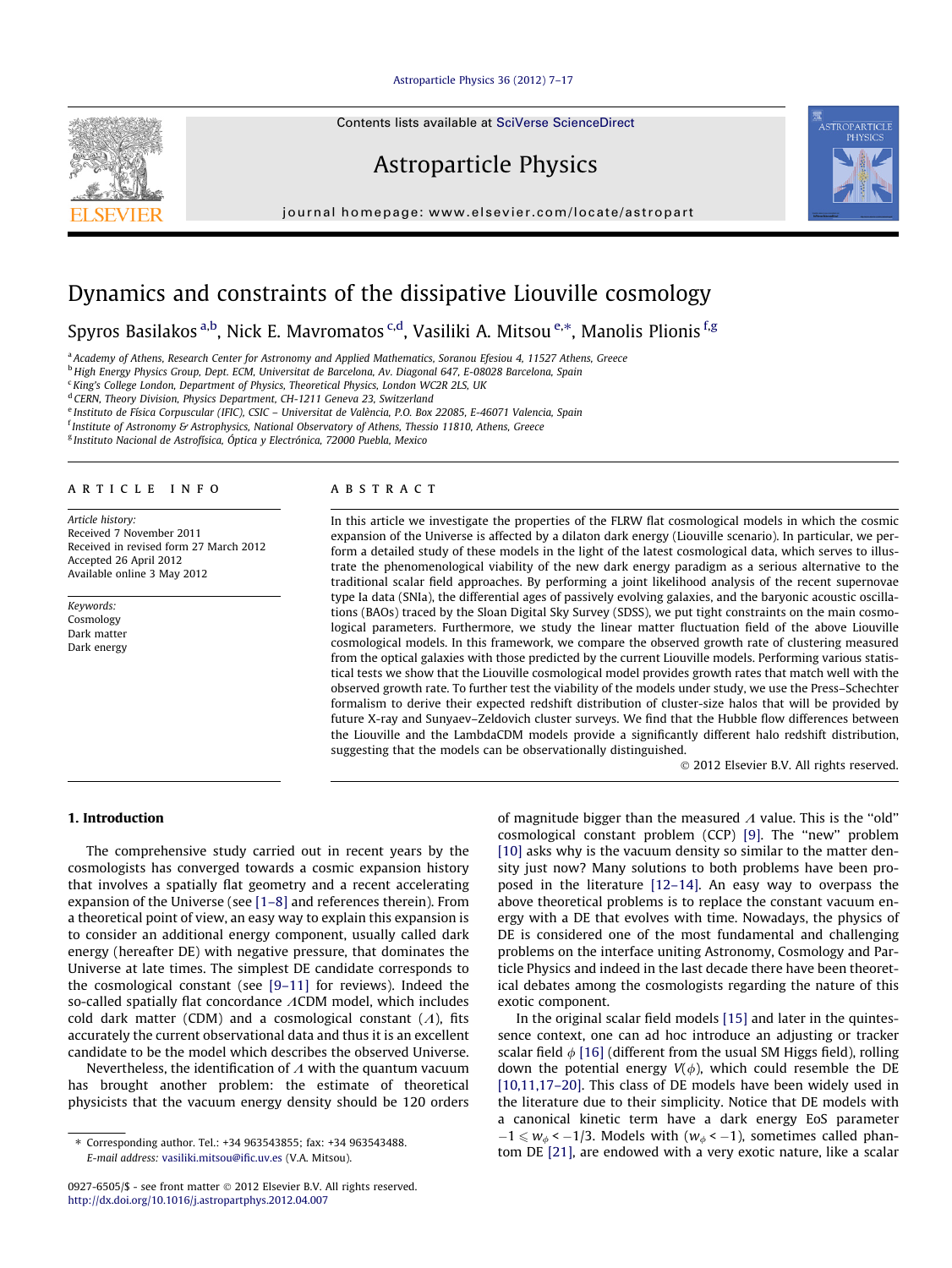<span id="page-1-0"></span>field with negative kinetic energy. However, it was realized that the idea of a scalar field rolling down some suitable potential does not really solve the problem because  $\phi$  has to be some high energy field of a grand unified theory (GUT), and this leads to an unnaturally small value of its mass, which is beyond all conceivable standards in particle physics. As an example, utilizing the simplest form for the potential of the scalar field,  $V(\phi) = m_\phi^2 \phi^2/2$ , the present value of the associated vacuum energy density is  $\rho_{\cal A}$  =  $\langle V\!(\phi)\rangle$   $\sim$   $10^{-11}$  eV $^4$ , so for  $\langle\phi\rangle$  of order of a typical GUT scale near the Planck mass,  $M_P$   $\sim$  10<sup>19</sup> GeV, the corresponding mass of  $\phi$  is expected in the ballpark of  $m_\phi \sim\, H_0 \sim 10^{-33}$  eV.

Notice that the presence of such a tiny mass scale in scalar field models of DE is generally expected also on the basis of structure formation arguments [\[22–24\]](#page-9-0); namely from the fact that the DE perturbations seem to play an insignificant role in structure formation for scales well below the sound horizon. The main reason for this homogeneity of the DE is the flatness of the potential, which is necessary to produce a cosmic acceleration. Being the mass associated to the scalar field fluctuation proportional to the second derivative of the potential itself, it follows that  $m_{\phi}$  will be very small and one expects that the magnitude of DE fluctuations induced by  $\phi$ should be appreciable only on length scales of the order of the horizon. Thus, equating the spatial scale of these fluctuations to the Compton wavelength of  $\phi$  (hence to the inverse of its mass) it follows once more that  $m_\phi \lesssim H_0 \sim 10^{-33}$  eV.

Despite the above difficulties there is a class of viable models of quintessence usually called dilatonic that are based on supersymmetry, supergravity and string-theory and which can protect, for specific potentials, the light mass of quintessence (for a review see Ref. [\[25\]](#page-9-0) and references therein). In particular, in string theory, gauge and gravitational couplings are connected with the vacuum expectation value of scalar field called dilaton  $\phi$  [\[26\]](#page-10-0). In this context, it has been proposed by some of us a specific model for the DE. This DE model being associated with a rolling dilaton field that is a remnant of this non-equilibrium phase described by a generic non-critical (Liouville) string theory [\[27–30\].](#page-10-0) We call this scenario either Q-cosmology or Liouville cosmology. This pattern is based on non-critical (Liouville) strings [\[31–33\],](#page-10-0) which offer a mathematically consistent way of incorporating time-dependent backgrounds in string theory. We note in passing that the presence of time dependent dilaton fields at late eras of the Universe, that characterizes Q-cosmology, may lead to phenomenologically interesting extensions of minimal supergravity models. The latter predict less dark-matter relic abundances than the conventional  $\Lambda$ CDM model, thereby allowing for more room for supersymmetry in collider (such as LHC) tests of the models [\[30,34\]](#page-10-0).

In this article we investigate the main dynamical properties of the Q-cosmological model from the point of view of current astrophysical constraints, extending non-trivially earlier analyses [\[35,36\].](#page-10-0) Initially, a joint statistical analysis, involving the latest observational data (SNIa [\[4\],](#page-9-0)  $H(z)$  [\[37\]](#page-10-0) and BAO [38-40]) is implemented. Secondly, we attempt to compare the matter fluctuation field of the Q-cosmology with that of the  $\Lambda$ CDM models by computing the growth rate of clustering. Finally, by using the Press–Schechter formalism [\[41\]](#page-10-0) and recently derived functional forms for the dark matter halo mass function [\[42\]](#page-10-0), we show that the evolution of the cluster-size halo abundances is a potential discriminator between the Q-cosmology and  $\Lambda$ CDM models. We would like to stress here that the abundance of collapsed structures, as a function of mass and redshift, can be accessed through observations [\[43\]](#page-10-0). Indeed, the mass function of galaxy clusters has been measured based on X-ray surveys [\[44–46\]](#page-10-0), via weak and strong lensing studies [\[47–49\],](#page-10-0) using optical surveys, like the SDSS [\[50,51\]](#page-10-0), as well as, through Sunayev–Zeldovich (SZ) effect [\[52\]](#page-10-0). In the last decade many authors have found that the

abundance of collapsed structures is affected by the presence of a dark energy component [\[53–65\].](#page-10-0)

The structure of our paper is as follows. The basic elements of the Liouville cosmological model are presented in Section 2, where we also introduce the cosmological equations for a flat Friedmann– Lemaitre–Robertson–Walker (FLRW) geometry. In Section [3](#page-2-0), a joint statistical analysis based on SNIa,  $H(z)$  and BAO is used to constraint the Liouville model free parameter. The issue related with the effective DE equation of state parameter and thus with the cosmic expansion is presented in Section [4](#page-3-0). The linear growth factor of matter perturbations is discussed in Section [5](#page-5-0), while in Section [6,](#page-7-0) we discuss and compare the corresponding theoretical predictions regarding the evolution of the cluster abundances. Finally, the main conclusions are summarized in Section [7](#page-8-0).

## 2. Theoretical background on Q-cosmology

In non-critical Q-cosmological models the (effective, fourdimensional) Friedman equation is modified, including, apart from the standard matter and dark energy contributions denoted collectively by  $\rho$ , also Liouville-string off-shell corrections,  $\Delta \rho$ , which are not positive definite in general (without affecting, however, the overall positive-energy conditions of this non-equilibrium theory):

$$
H^2(z) = \frac{8\pi G_N}{3}\rho + \Delta\rho \tag{1}
$$

The detailed form of the system of dynamical equations, one of which is (1) is given by Ref. [\[66\]](#page-10-0) in the Einstein frame [\[31\]](#page-10-0), i.e. in the frame where the scalar curvature in the (off-shell) target space effective action assumes the canonical Einstein form to leading order in the Regge-slope  $\alpha'$  expansion, are given by

$$
3H^{2} - \tilde{\varrho}_{m} - \varrho_{\phi} = \frac{e^{2\phi}}{2} \tilde{\mathcal{G}}_{\phi}
$$
  
\n
$$
2\dot{H} + \tilde{\varrho}_{m} + \varrho_{\phi} + \tilde{p}_{m} + p_{\phi} = \frac{\tilde{\mathcal{G}}_{ii}}{\tilde{a}^{2}}
$$
  
\n
$$
\ddot{\phi} + 3H\dot{\phi} + \frac{1}{4}\frac{\partial \hat{V}_{all}}{\partial \phi} + \frac{1}{2}(\tilde{\varrho}_{m} - 3\tilde{p}_{m}) = -\frac{3}{2}\frac{\tilde{\mathcal{G}}_{ii}}{\tilde{a}^{2}} - \frac{e^{2\phi}}{2}\tilde{\mathcal{G}}_{\phi},
$$
\n(2)

with

$$
\widetilde{G}_{\phi} = e^{-2\phi}(\ddot{\phi} - \dot{\phi}^2 + Qe^{\phi}\dot{\phi})
$$
  
\n
$$
\widetilde{G}_{ii} = 2a^2(\ddot{\phi} + 3H\dot{\phi} + \dot{\phi}^2 + (1 - q)H^2 + Qe^{\phi}(\dot{\phi} + H)),
$$
\n(3)

and q is the deceleration  $q \equiv -\ddot{a}a/\dot{a}^2$ . Above, an overdot denotes derivative with respect to the FLRW cosmic time, t,  $\tilde{\rho}_m$ ,  $\tilde{p}_m$  denote "matter" energy and pressure densities respectively, whilst

$$
Q_{\phi} = \frac{1}{2} (2\dot{\phi}^2 + \hat{V}_{all})
$$
  
\n
$$
p_{\phi} = \frac{1}{2} (2\dot{\phi}^2 - \hat{V}_{all})
$$
\n(4)

denote the dilaton energy density and pressure. In (4), the potential has the form  $\hat{V}_{all} = 2Q^2 \exp(2\phi) + V$ , where  $Q = Q(t)$  is the so-called central charge deficit function of the non-critical theory, which plays the role of a ''gravitational friction'' coefficient. The term V represents higher-string loop corrections in the target space-string effective action, which are in general not known in a closed form. In our work the precise form of V will not play a role, at least for late eras of the Universe, where such quantum string corrections are sub-dominant. The variation of the central charge deficit  $Q(t)$  with the cosmic time  $t$  is provided by the following consistency equation, to leading order in the Regge-slope  $(\alpha')$  expansion:

$$
\frac{d\mathcal{G}_{\phi}}{dt} = -6e^{-2\phi}(H+\dot{\phi})\frac{\mathcal{G}_{ii}}{a^2}.
$$
\n(5)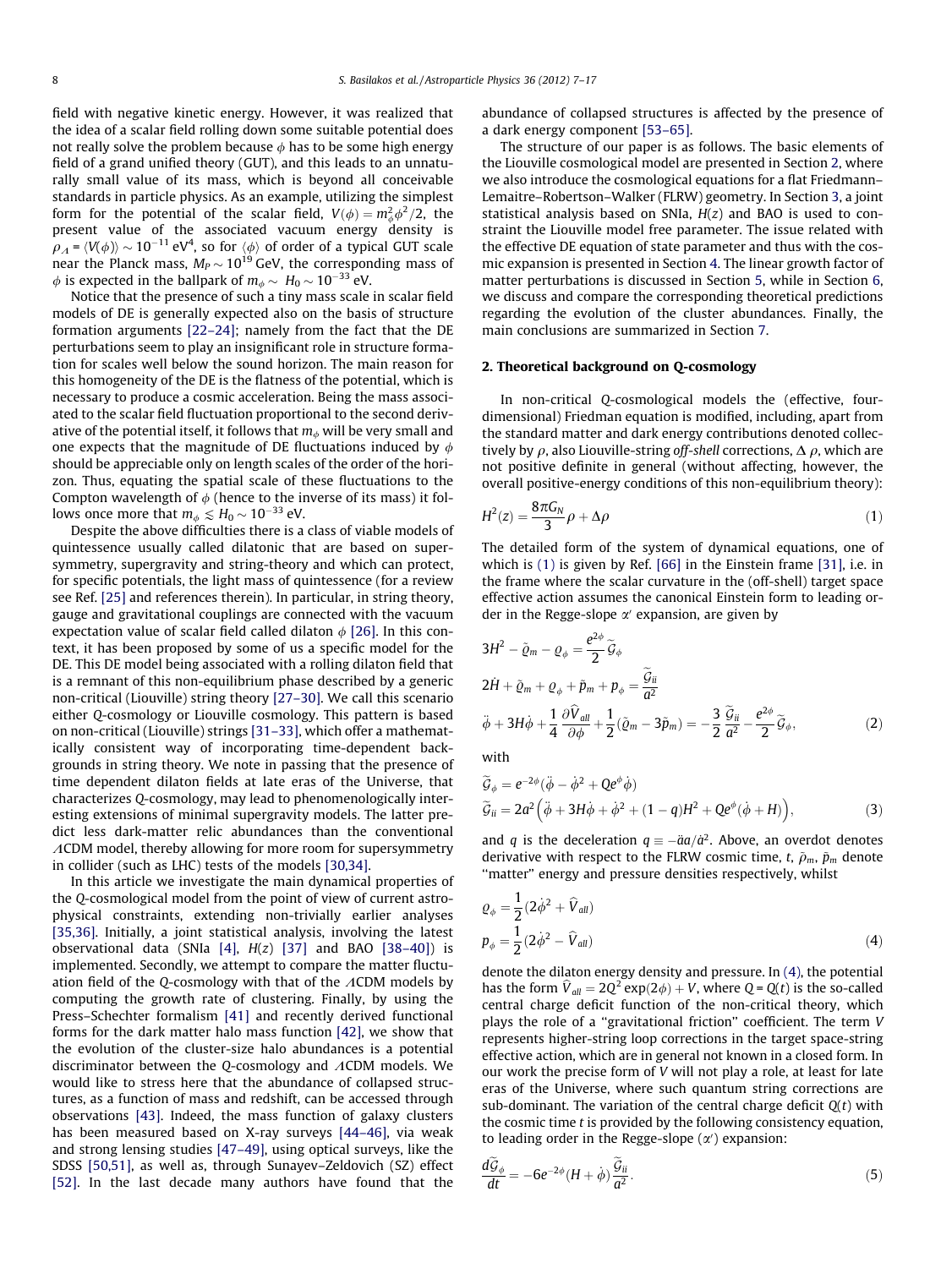<span id="page-2-0"></span>The reader should notice that, although we have assumed a (spatially) flat Universe, the terms on the r.h.s. of [\(2\)](#page-1-0), which manifest departure from criticality, act in a sense like curvature terms as being non-zero at certain epochs.

The continuity equation for matter, which follows by combining the set of Eq. [\(2\),](#page-1-0) reads:

$$
\frac{d\tilde{\varrho}_m}{dt} + 3H(\tilde{\varrho}_m + \tilde{p}_m) + \frac{\dot{Q}}{2} \frac{\partial \hat{V}_{all}}{\partial Q} - \dot{\phi}(\tilde{\varrho}_m - 3\tilde{p}_m) = 6(H + \dot{\phi})\frac{\tilde{G}_{ii}}{a^2}.
$$
 (6)

To proceed further one needs to make some extra assumptions. First we assume that the matter-energy density is split as

$$
\tilde{\varrho}_m = \varrho_d + \varrho_r + \varrho_\delta. \tag{7}
$$

The first term on the right-hand-side of (7) refers to as ''dust'',  $w_d$  = 0, and includes the baryonic matter and any other sort of matter, characterized by  $w = 0$ , which does not feel the effect of the noncritical terms. Following Ref. [\[66\]](#page-10-0) we may assume that dust does not couple to the dilaton and the non-critical-stringy corrections at late eras, so that its respective density,  $q_d$ , obeys the standard energy conservation equation  $(c.f. (6))$ :

$$
\frac{dQ_d}{dt} + 3HQ_d \simeq 0. \tag{8}
$$

The second term in (7) refers to radiation  $w_r = \frac{1}{3}$  and the third term to an unknown sort of exotic matter which is characterized by an equation of state (hereafter EoS) having a weight  $w_{\delta}$ . In our analysis for late epochs of the Universe, such as the eras of structure formation, we may assume that this sort of matter which would otherwise feel the non-critical terms in the evolution of the Universe, feels predominantly only the time-dependent dilaton  $\phi$  terms in (6), i.e. its density,  $\varrho_{\delta}$ , obeys approximately the following energy conservation equation:

$$
\frac{d\varrho_{\delta}}{dt} + 3H\bigg(1 - \frac{\dot{\phi}}{3H} + w_{\delta}(z)\bigg(1 + \frac{\dot{\phi}}{H}\bigg)\bigg)\varrho_{\delta} \simeq 0, \tag{9}
$$

for late eras of the Universe, e.g. corresponding to redshifts  $z \le 2$ , where analytic treatments of the Liouville Q-cosmology are available. In general the exotic matter equation of state  $w_{\delta}(z)$  depends on the redshift, but in our analysis in this work we consider it to be a constant.

For late epochs of the Universe, an approximate scaling behavior of the dilaton field may be found by making the further assumption that its configuration is not affected much by the presence of matter. In such a case, one may use the purely gravitational solution of Ref. [\[28\],](#page-10-0) which expresses the dilaton in the form<sup>1</sup>:

$$
\phi \simeq c_1 + \phi_0 \ln(a(t)),\tag{10}
$$

in units of the present scale factor  $a_0 = 1$ , where  $\phi_0$ ,  $c_1$  are constants. In the purely gravitational theory of [\[28\]](#page-10-0),  $\phi_{0}$  =  $-1$ , but here we want to be more general, in order to account for the presence of matter, and so we shall consider the constant  $\phi_0$  as a phenomenological parameter to be determined by fitting the data. However, we shall assume  $\phi_0$  < 0, which assumes a perturbatively weak string coupling  $g_s = e^{\phi}$  as the cosmic time elapses, which is crucial for the validity of our analytical treatment at late epochs of the Universe. In particular, this implies that string loop corrections, although non negligible, and in fact their inclusion may even lead to some interesting physical effects (see below) [\[35\]](#page-10-0), nevertheless they can be treated perturbatively, and thus can lead to analytic solutions at late eras.

With the above in mind, we thus observe that from (10) and (9) we obtain:

$$
\frac{d\varrho_{\delta}}{dt} + 3H\bigg(1 - \frac{\phi_0}{3} + w_{\delta}(1 + \phi_0)\bigg)\varrho_{\delta} \simeq 0, \qquad (11)
$$

implying the following scaling behavior of the exotic matter with the scale factor:

$$
\varrho_{\delta} \sim a^{-\delta}, \quad \delta = 3\left(1 - \frac{\phi_0}{3} + w_{\delta}(1 + \phi_0)\right). \tag{12}
$$

In particular, it has been found that  $\delta \sim 4$  [\[36\]](#page-10-0) can fit the BAO data [\[38\].](#page-10-0) Such a value is in the ballpark of theoretically expected values. For instance, the simplest phenomenological assumption on the pertinent EoS parameter  $w_\delta=\frac{p_\delta}{\varrho_\delta}$  of the exotic dark matter fluid, consistent with Big-Bang-nucleosynthesis constraints, is that  $w_{\delta} \sim 0.4$ [\[66\].](#page-10-0) To obtain  $\delta \sim 4$ , while maintaining the feature  $\phi_0$  < 0, one must use either values of  $|\phi_0| \ll 3$ , implying a weak dependence of the dilaton on the scale factor, or  $\phi_{0} \sim -1$  and more generally the condition

$$
\frac{\dot{\phi}}{H} \sim -1,
$$

in which case (9), (11) become independent of  $w_{\delta}$ .

On the other hand, the BBN constraint is also satisfied in models where the dilaton dominates the early eras of the Universe [\[34\]](#page-10-0), in the absence of non-critical string effects, with the exotic matter behaving as dust  $w_{\delta} = 0$  coupled to the dilaton. In this case, the scaling exponent (12) becomes:  $\delta \simeq 3 + |\phi_0|$ . The phenomenologi-cally likely [\[36\]](#page-10-0) value  $\delta \sim 4$  is then achieved for  $|\phi_0| \sim 1$ , which is in the range of the analytical solutions for late eras found in [\[28\],](#page-10-0) and for which, as already mentioned, the energy Eq. (11) is largely independent of  $w_{\delta}$ .

Following the above discussion, we therefore parametrize the normalized Hubble parameter of this model,  $E(z) = H(z)/H_0$ , where  $z$  is the redshift, as follows [\[35\]](#page-10-0):

$$
E(z) = [\Omega_3(1+z)^3 + \Omega_\delta(1+z)^{\delta} + \Omega_2(1+z)^2]^{1/2}
$$
\n(13)

with

$$
\Omega_3 + \Omega_\delta + \Omega_2 = 1. \tag{14}
$$

It is interesting to mention that the current normalized Hubble function Eq. (13) has a form which is close to a polynomial one. Note that a quadratic polynomial dark energy has been proposed by Sahni et al. [\[67\]](#page-10-0). We would like to stress once again that the above formulas are valid for late eras, such as the ones pertinent to the supernova and other data ( $0 \le z \le 2$ ).

In this framework, the various  $\Omega_i$  contain contributions from both dark energy and matter energy densities. Specifically,  $\Omega_3$  does not merely represent ordinary matter effects, but also receives contributions from the dilaton dark energy. In fact, the sign of  $\Omega_3$  depends on details of the underlying theory, and it could even be negative. In a similar vein, the exotic contributions scaling as  $(1 + z)^{\delta}$  are affected by the off-shell Liouville terms of Q-cosmology. It is because of the similar scaling behaviors of dark matter and dilaton dark energy that we reverted to the notation  $\Omega_i$ , *i* = 2, 3,  $\delta$  in Refs. [\[35,36\].](#page-10-0) In order to distinguish ordinary matter from dilaton dark energy effects that scale similarly with the redshift, one would have to perform also measurements of the effective dark energy EoS parameter (see Section [4](#page-3-0)).

## 3. Likelihood analysis

Let us now discuss the statistical treatment of the observational data used to constrain the Liouville model presented in the previous section. To begin with, we consider the Union supernovae Ia set

 $1$  A similar behavior of the dilaton is also valid in the early Universe as discussed in [\[34\].](#page-10-0) Such forms depend crucially on the form of the dilaton potential, which should be of exponential form  $V \sim e^{-c\phi}$ , c some constant. Dilaton Q-cosmologies are indeed characterized by such potentials [\[66,35\].](#page-10-0)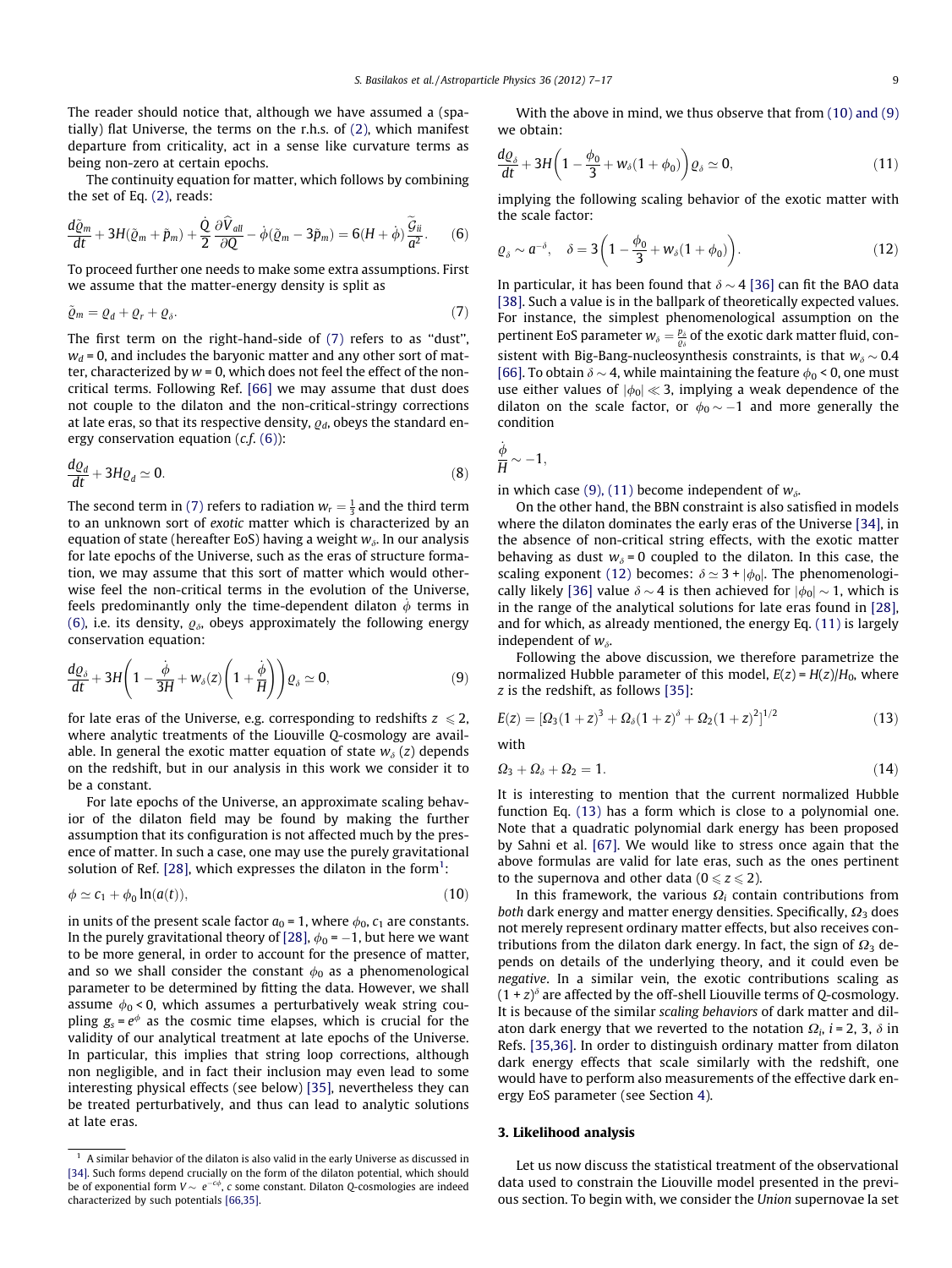<span id="page-3-0"></span>of Kowalski et al. [\[4\]](#page-9-0) which contains 307 entries. The likelihood estimator is determined by a  $\chi^2_{\rm SNIa}$  statistics:

$$
\chi_{\text{SNIa}}^2 = \sum_{i=1}^{307} \left[ \frac{\mu_{\text{th}}(z_i, \Omega_3, \Omega_\delta) - \mu_{\text{obs}}(z_i)}{\sigma_i} \right]^2, \tag{15}
$$

where  $z_i$  is the observed redshift,  $\mu$  is the distance modulus  $\mu$  =  $m - M$  = 5log $d_L$  + 25 and  $d_L$  is the luminosity distance,

$$
d_L(z) = (1+z)r(z) \quad r(z) = c \int_0^z \frac{dy}{H(y)}.
$$
 (16)

In addition to the SNIa data, we also consider the BAO scale produced in the last scattering surface by the competition between the pressure of the coupled baryon-photon fluid and gravity. The resulting acoustic waves leave (in the course of the evolution) an overdensity signature at certain length scales of the matter distribution. Evidence of this excess was recently found in the clustering properties of SDSS galaxies [\[38–40\]](#page-10-0) and it provides a suitable ''standard ruler'' for constraining dark energy models. We would like to remind the reader that in the Liouville cosmology the ordinary matter component which appears in the normalized Hubble parameter Eq. [\(13\)](#page-2-0) is mixed with the ''exotic'' contributions. Thus we can not use the measurements of BAO derived by [\[38–40\]](#page-10-0). To overcome this problem Mavromatos & Mitsou [\[36\]](#page-10-0) have proposed a different estimator which is valid for Liouville cosmologies. This is

$$
B \equiv \left[ \left( \int_0^{z_{BAO}} \frac{dz}{E(z)} \right)^2 \frac{z_{BAO}}{E(z_{BAO})} \right]^{1/3} \tag{17}
$$

where  $z<sub>BAO</sub>$  = 0.35. Note that the measured value is  $B$  = 0.334  $\pm$  0.021 [\[36\].](#page-10-0) Therefore, the corresponding  $\chi^2_{BAO}$  function can be written as:

$$
\chi_{BAO}^2 = \frac{[B(\Omega_3, \Omega_\delta) - 0.334]^2}{0.021^2}.
$$
\n(18)

Finally, a very interesting geometrical probe of dark energy is provided by the measures of  $H(z)$  [\[37\]](#page-10-0) from the differential ages of passively evolving galaxies (hereafter  $H(z)$  data). Note that the sample contains 11 entries spanning a redshift range of  $0 \le z < 2$ . In this case the corresponding  $\chi^2_H$  function can be written as:

$$
\chi_{H}^{2} = \sum_{i=1}^{11} \left[ \frac{H_{\text{th}}(z_{i}, \Omega_{3}, \Omega_{\delta}) - H_{\text{obs}}(z_{i})}{\sigma_{i}} \right]^{2}, \tag{19}
$$

where  $H(z)$  is the Hubble parameter,<sup>2</sup>  $H(z) = H_0E(z)$ .

In order to put tighter constraints on the corresponding parameter space of our cosmological model, the above probes are combined through a joint likelihood analysis, $3$  given by the product of the individual likelihoods according to:  $\mathcal{L}_{\text{tot}} = \mathcal{L}_{\text{SNIa}} \times \mathcal{L}_{\text{BAO}} \times \mathcal{L}_{H}$ , which translates in the joint  $\chi^2$  function in an addition:  $\chi^2_{\text{tot}} = \chi^2_{\text{SNIa}} + \chi^2_{\text{BAO}} + \chi^2_{\text{H}}$ . The resulting best fit parameters for different values of  $\delta$ , are presented in Table 1. The current statistical results are in very good agreement with those found by [\[36\].](#page-10-0)

The reader may worry that negative dust-like energy densities indicate an instability of the model and an obvious violation of the positive energy conditions, and thus its immediate exclusion. However, as discussed in [\[35,36\]](#page-10-0), and already mentioned in the previous section, the "dust"-like contributions,  $\Omega_3$ , do not merely represent ordinary matter effects, but also receive contributions from the dilaton dark energy. In fact, the sign of  $\Omega_3$  depends on details of the underlying theory, and it could even be negative. For instance, as argued in [\[35\],](#page-10-0) string loop corrections could lead

#### Table 1

Results of the likelihood function analysis. The 1st column indicates the Liouville model. 2nd column presents the values of  $\delta$  used. 3rd, 4th and 5th columns show the best fit parameters and the reduced  $\chi^2_{\text{tot}}$ . In the final column one can find various line types of the models appearing in Figs. 1 and 2.

| Model                                        | δ                        | $\Omega_{3}$                                                                 | $\Omega_{\delta}$                                                        | $\chi^2_{\rm tot}/317$           | Symbols                                |
|----------------------------------------------|--------------------------|------------------------------------------------------------------------------|--------------------------------------------------------------------------|----------------------------------|----------------------------------------|
| Q1<br>Q <sub>2</sub><br>Q3<br>Q <sub>4</sub> | 4.3<br>4.1<br>3.9<br>3.7 | $-1.43 \pm 0.14$<br>$-1.64 \pm 0.16$<br>$-1.93 \pm 0.19$<br>$-2.45 \pm 0.25$ | $0.27 \pm 0.02$<br>$0.40 \pm 0.04$<br>$0.59 \pm 0.06$<br>$0.95 \pm 0.10$ | 1.030<br>1.028<br>1.027<br>1.025 | Solid<br>Dashed<br>Dotted<br>Triangles |
| О,                                           | 3.5                      | $-3.29 \pm 0.33$                                                             | $1.63 \pm 0.17$                                                          | 1.024                            | Open circles                           |

to a negative  $\Omega_3$ . In addition, Kaluza–Klein graviton modes in certain brane-inspired models [\[69\]](#page-10-0) also yield negative dust contributions. In a similar vein, the exotic contributions scaling as  $(1 + z)^{\delta}$ are affected by the off-shell Liouville terms of Q-cosmology.

#### 4. The recent expansion history

In Fig. 1 we plot the Hubble parameter of the current Liouville models as a function of redshift, which for redshifts  $z \geq 1.5$  appears to be different in amplitude with respect to the corresponding  $\Lambda$ CDM model expectations (dot-dashed line).

As we have already mentioned in Section [2](#page-1-0) the density related with the  $\Omega_3$  parameter varies as  $\varrho_3(z) \propto (1 + z)^3$ . Owing to the fact that the density of ordinary matter (baryons and usual cold dark matter), denoted  $\rho_m$  from now on, follows the same power-law as  $\varrho_3(z)$ ,  $\varrho_m(z) \propto (1 + z)^3$ , we are completely justified to assume that the usual matter density is one of the components of the density  $\varrho_3(z)$ . In other words the  $\Omega_m(z) = \varrho_m(z)/\varrho_c(z)$  density parameter (where  $\varrho_c(z) = 3H^2(z)/8\pi G$  is the critical density parameter) is included in the  $\Omega_3(z)$  parameter. On the other hand, as a result of the existence of non-trivial dilaton couplings to some dark matter species, as mentioned previously, there is dark matter with exotic scaling  $\Omega_{\delta}(1 + z)^{\delta}$ , with  $\delta$  given by [\(12\).](#page-2-0) Although this is not a dark energy contribution, nevertheless it is the dilaton couplings that modify its scaling, and therefore in this sense, the origin of this exotic scaling may be attributed to the existence of the interaction of dilaton dark energy with dark matter. However, since the  $\Omega_{\delta}$  > 0 represents massive matter, it may cluster and lead to non trivial contributions to structure growth in the Universe. In this sense, it is distinguishable from dark energy contributions that are non clustering. One of our points in this work is an attempt to distinguish phenomenologically whether the current astrophysical data



Fig. 1. Comparison of the observed (solid circles [\[37\]\)](#page-10-0) and theoretical evolution of the Hubble parameter,  $H(z)$ , using  $H_0 = 73.8 \pm 2.4$  km/s/Mpc [\[68\].](#page-10-0) The different Liouville models are represented by different symbols and line types (see Table 1 for definitions). For comparison, the dot-dashed line corresponds to the traditional ACDM model, while the thick-line error bars correspond to  $1\sigma$  H<sub>0</sub>-uncertainties. We do not plot the  $1\sigma$  H<sub>0</sub>-uncertainties for the Liouville models in order to avoid confusion.

<sup>&</sup>lt;sup>2</sup> The Hubble constant is  $H_0$  = 73.8 ± 2.4 km/s/Mpc [\[68\]](#page-10-0).

 $3$  Likelihoods are normalized to their maximum values. In the present analysis we always report  $1\sigma$  uncertainties on the fitted parameters. Note also that the total number of data points used here is  $N_{\text{tot}}$  = 319, while the associated degrees of freedom are: dof = 317. Note that we sample  $\Omega_3$   $\in$  [–4,1] and  $\Omega_\delta$   $\in$  [0.1,2] in steps of 0.001.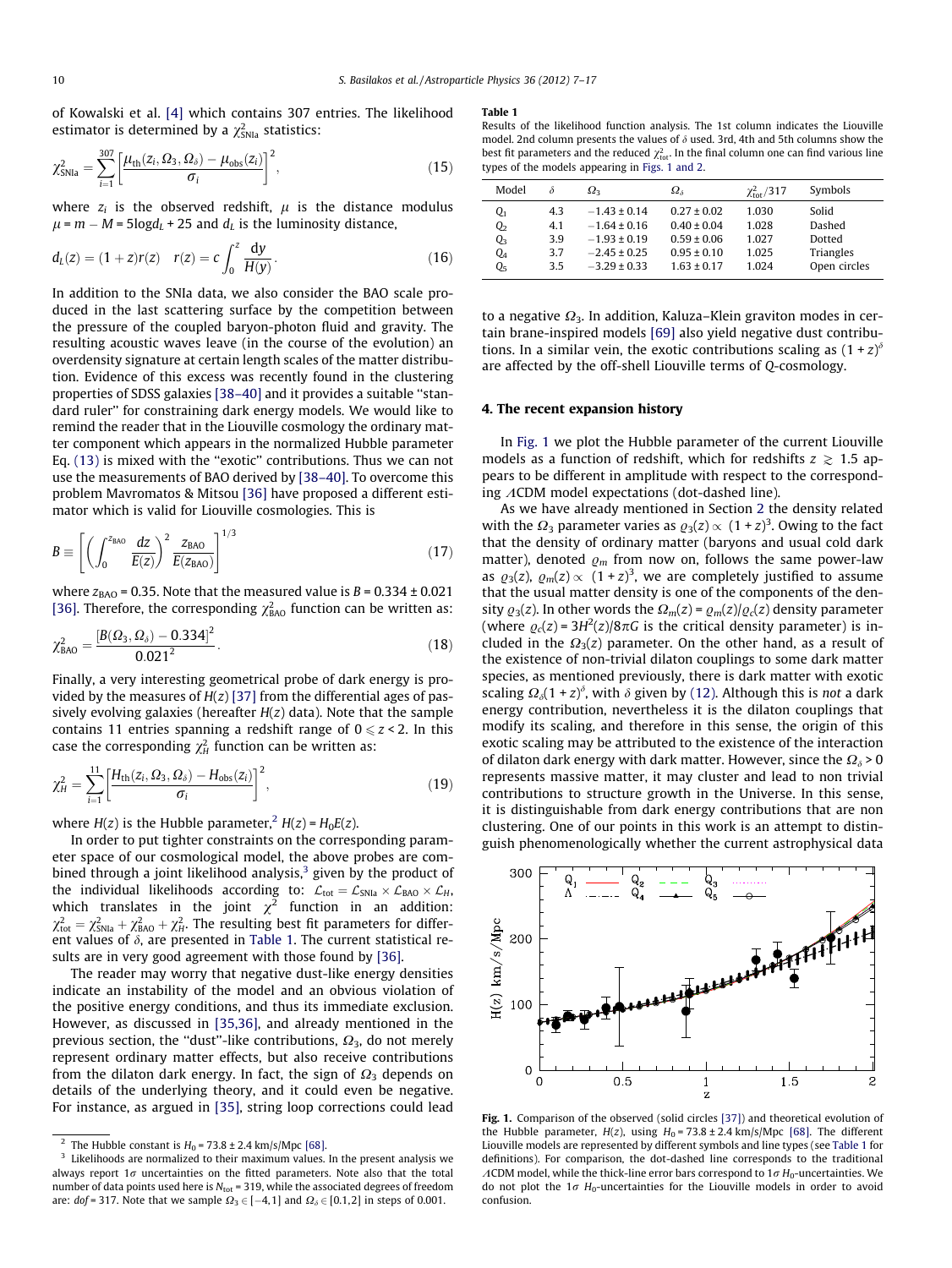<span id="page-4-0"></span>point out towards clustering of this exotic matter, and hence contribution to structure formation and growth, or not.

To this end, we first write the normalized Hubble parameter Eq. [\(13\)](#page-2-0) as follows

$$
E(z) = \frac{H(z)}{H_0} = [\Omega_m (1+z)^3 + \Delta H(z)^2]^{1/2}
$$
 (20)

with

$$
\Delta H(z)^2 = \Omega_\delta (1+z)^{\delta} + (\Omega_3 - \Omega_m)(1+z)^3 + \Omega_2 (1+z)^2.
$$
 (21)

Notice here that in the above formula we have been careful to isolate the matter contributions, pertaining to dust  $\Omega_d$  (for baryons and dust dark matter  $\Omega_i = \frac{q_{i0}}{q_{c0}}$ , from the exotic matter terms,  $\Omega_{\delta}$ with non-trivial equation of state  $w_{\delta}$ , corresponding to a scaling exponent  $\delta$  [\(12\).](#page-2-0) It should be stressed that the last term  $\Delta H^2(z)$ of the normalized Hubble function (20) encode the Q-cosmology corrections to the standard FLRW expression.

Since the corresponding components exhibit smooth scaling with the redshift, the absorption of these extra effects to an ''effective dark energy'' contribution, with a non-trivial EoS is possible. In general, it is well known that one can express the effective dark energy EoS parameter in terms of the normalized Hubble parameter [\[70\]](#page-10-0)

$$
w_{DE}(a) = \frac{-1 - \frac{2}{3} \frac{d \ln E}{d \ln a}}{1 - \Omega_m(a)},
$$
\n(22)

where in our case

$$
\Omega_m(a) = \frac{\Omega_m a^{-3}}{E^2(a)}.\tag{23}
$$

Differentiating the latter and utilizing Eq. (22) we find that

$$
\frac{d\Omega_m}{d\ln a} = 3w_{\text{DE}}(a)\Omega_m(a)[1 - \Omega_m(a)].\tag{24}
$$

Notice that we will use the above quantity in Section [5.](#page-5-0)

After some simple algebra, it is also readily seen that the effective dark energy EoS parameter is given by (see [\[71\]](#page-10-0)):

$$
w_{\text{DE}}(a) = -1 - \frac{1}{3} \frac{d \ln \Delta H^2}{d \ln a} \tag{25}
$$

or

$$
w_{DE}(z) = -1 + \frac{1}{3} \frac{d \ln \Delta H^2}{d \ln(1+z)}
$$
(26)

where  $a = (1 + z)^{-1}$ . From the above analysis it becomes clear that any modifications to the EoS parameter are included in the second term of Eq. (26). A similar analysis for other DE models can be found in [\[71,72\].](#page-10-0)

In our case, on inserting Eq. (21) into Eq. (26) it is straightforward to obtain a simple analytical expression for the effective dark energy EoS parameter:

$$
w_{DE}(z) = -1 + \frac{1}{3} \frac{3(\Omega_3 - \Omega_m)(1+z) + \delta \Omega_\delta (1+z)^{\delta - 2} + 2\Omega_2}{(\Omega_3 - \Omega_m)(1+z) + \Omega_\delta (1+z)^{\delta - 2} + \Omega_2}.
$$
 (27)

It thus follows that in the current cosmological context, the Liouville scenario as proposed by Ellis et al. [\[35\]](#page-10-0) can be treated by an additional effective fluid with EoS parameter defined by Eq. (27). In order to investigate the behavior of the effective EoS parameter we have to know a priori the value of  $\Omega_m$ . The matter density  $\Omega_m$ remains the most weakly constrained cosmological parameter. In principle,  $\Omega_m$  is constrained by the maximum likelihood fit to the WMAP [\[6\]](#page-9-0) and SNIa [\[4\]](#page-9-0) data in the context of the concordance  $\Lambda$ CDM cosmology. However, in the spirit of this work, we want to use measures which are completely independent of the dark energy

component. An estimate of  $\Omega_m$  without conventional priors is not an easy task in observational cosmology. Nevertheless, various authors, using mainly large scale structure studies, have attempted to set constraints on the  $\Omega_m$  parameter. In a rather old paper, Plionis et al. [\[73\],](#page-10-0) using the motion of the Local Group with respect to the cosmic microwave background, found that  $\Omega_m \simeq 0.30$ . From the analysis of the power spectrum, Sanchez et al. [\[74\]](#page-10-0) obtained a value  $\Omega_m \simeq 0.24$ . Moreover, the authors of Refs. [\[75,76\]](#page-10-0) analyzed the peculiar velocity field in the local Universe and obtained the values  $\Omega_m \simeq 0.30$  and  $\simeq 0.22$  respectively. In addition, the authors of Ref. [\[77\],](#page-10-0) based on the cluster mass-to-light ratio, claim that  $\Omega_m$  lies in the interval 0.15 – 0.26 (see also [\[78\]](#page-10-0) for a review). Therefore, there are strong independent indications that  $\Omega_m$  lies in the range  $0.2 \le \Omega_m \le 0.3$ . In order to compare our results with those of the flat  $\Lambda$ CDM model, we shall restrict our present analysis to an indicative value of  $\Omega_m$  = 0.28.

In order to visualize the redshift dependence of the effective EoS parameter, we compare in the upper panel of Fig. 2 various flat Liouville cosmological models (see [Table 1\)](#page-3-0). One can divide the evolution of the cosmic expansion history in different phases on the basis of the varying behavior of the Liouville and  $\Lambda$ CDM models. We will investigate such variations in terms of the deceleration parameter,  $q(z) = -[1 - d \ln H/d \ln (1 + z)]$ , which is plotted in the lower panel of Fig. 2. We can divide the cosmic expansion history in the following phases:

- At early enough times  $z \sim 2$  the deceleration parameters of both models are positive with  $q_{Q} < q_{A}$ , which means that the  $\Lambda$ CDM model is more decelerating than the Liouville model.
- For  $1.6 \leq z < 1.9$  the deceleration parameters are both positive with  $q_0$  >  $q_A$ , which means that the cosmic expansion



Fig. 2. Expansion history. In the upper panel we display the evolution of the dark energy effective EoS parameter. The different Liouville models are represented by different symbols and line types (see [Table 1](#page-3-0) for definitions). In the lower panel we compare the deceleration parameters of the  $Q_2$  and the concordance  $\Lambda$ CDM (dot-dashed line) models. The deceleration parameter is plotted only for the  $Q_2$ model in order to avoid confusion.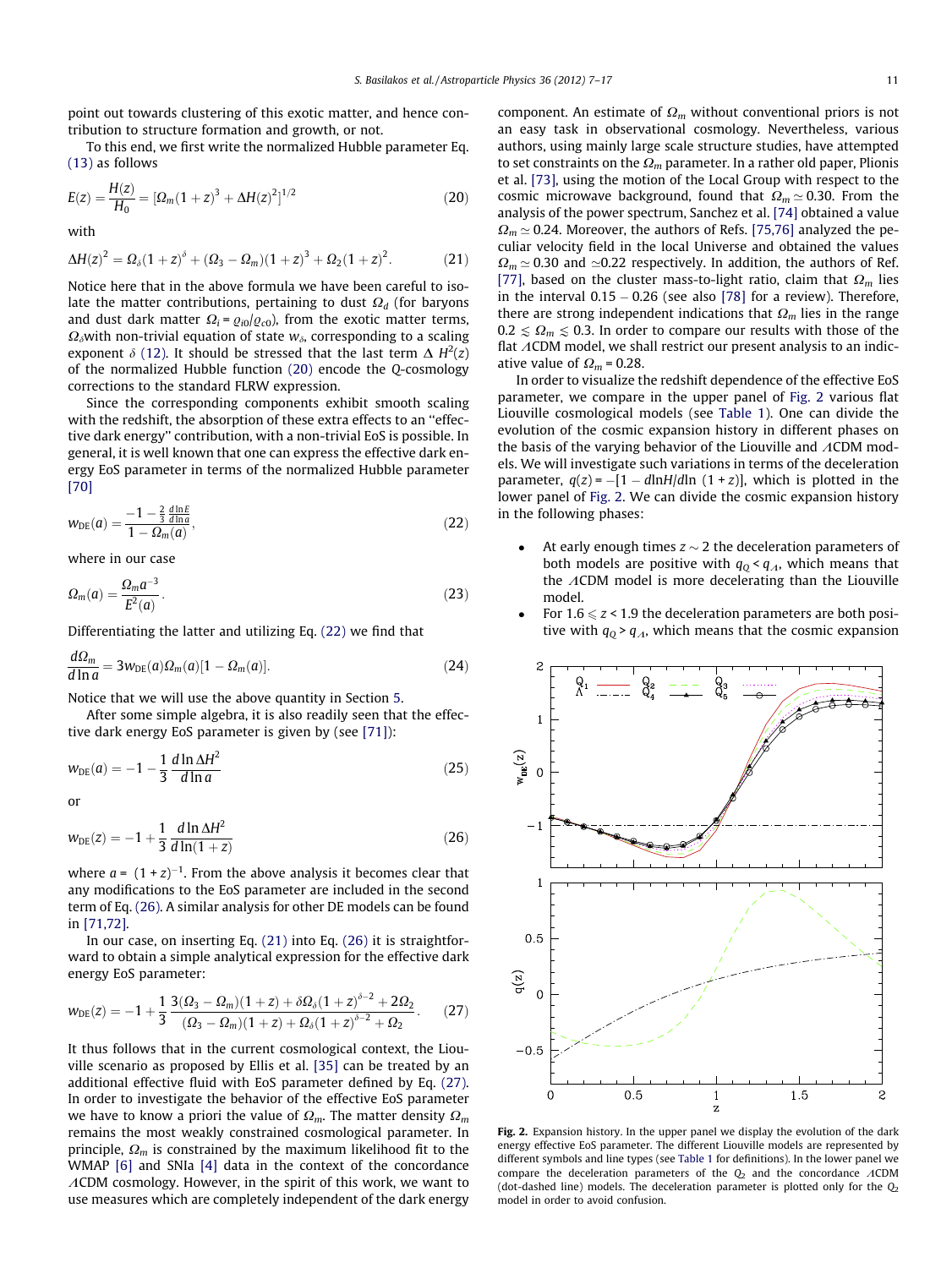<span id="page-5-0"></span>in the Liouville model is more rapidly ''decelerating'' than in the  $\Lambda$ CDM case. Note that the effective EoS parameter of the O-model tends to its maximum value,  $w_{DE}(z) \sim 1.4$ , while we always have  $w_{DE} = -1$  for the ACDM model (dot-dashed line);

- Between  $1.1 \leq z < 1.6$  the deceleration parameters remain positive (with  $q_0 < q_A$ ) but  $q_0$  decreases rapidly.
- For 0.7 <  $z$  < 1.1 the traditional  $\Lambda$ CDM model remains in the decelerated regime ( $q_A$  > 0) but the Liouville model is starting to accelerate ( $q_{\text{Q}}$  < 0, $w_{\text{DE}}$  < –1/3). At  $z$   $\simeq$  0.9 the corresponding effective EoS parameter cross, for the first time, the phantom divide ( $w_{\text{DE}}$  =  $-1$ ) and it stays there for some time  $(0.2 < z < 0.9)$ .
- Prior to the present epoch the effective EoS parameter crosses the phantom divide for the second time ( $z \approx 0.2$ ) and then it remains close to  $w_{\text{DE}} \simeq -0.90$ . The deceleration parameters are both negative and since  $q_0$  >  $q_A$ , the ACDM model provides a stronger acceleration than in the Liouville model. At the present time we find  $q_{\rm Q,0}\,{\simeq}\,{-}0.33$  and  $q_{\varLambda,0}\simeq -0.60$

## 5. The growth factor and the rate of clustering

In this section, we discuss the basic equation which governs the behavior of the matter perturbations on sub-horizon scales and within the framework of any dark energy model, including those of modified gravity (''geometrical dark energy'').

The basic assumption underlying the approach is that whatever we call ''dark energy '' contribution in our effective approach, pertains to a substance that is non clustering to participate significantly in the growth of cosmic structures. In our Liouville cosmology, this issue is subtle. As we have discussed above, we do have two kinds of matter in the model, with two different equations of state and scaling, an ordinary dust, and an exotic dark matter component, with non trivial scaling exponent  $\delta$  [\(12\)](#page-2-0), as a result of its coupling to the dilaton. The phenomenologically likely value  $\delta$  ~ 4 makes the behavior of exotic dark matter resembling (to a good approximation) that of relativistic matter (radiation), which does not cluster. We shall come back to this point later one. For the moment let us restrict ourselves to the ordinary matter as the dominant kind that contributes to structure formation via its clustering properties.

For these cases, a full analytical description can be introduced by considering an extended Poisson equation together with the Euler and continuity equations. Consequently, we consider here the evolution equation of the matter fluctuations for models where the DE fluid has a vanishing anisotropic stress and it is not coupled to ordinary matter (noninteracting DE see [\[79,72,80–84\]\)](#page-10-0). It is well known that for small scales (smaller than the horizon) the dark energy component (or ''geometrical'' dark energy) is expected to be smooth and thus it is fair to consider perturbations only on the usual matter component of the cosmic fluid [\[85\]](#page-10-0). This assumption leads to the traditional equation for matter perturbations (see [Appendix A\)](#page-8-0):

$$
\ddot{\delta}_m + 2H\dot{\delta}_m = 4\pi G\rho_m \delta_m, \qquad (28)
$$

where  $\rho_m$  is the matter density which clusters in order to form cosmic structures.

We would like to emphasize here that Eq. (28) can be used also in the case of a dilaton field, as it has been shown by Boisseau et al.  $[86]$ <sup>4</sup>

$$
S=\int d^4x \frac{F(\phi)}{2}R-\frac{1}{2}g^{\mu\nu}\partial_\mu\phi\partial_\nu\phi-V(\phi)+\mathcal{L}_{\text{dust matter}}(g_{\mu\nu}).
$$

In this formalism there is an effective gravitational ''constant'',  $G_{\text{eff}}(\phi)$ , which is a function of the dilaton that replaces G in (28). Notice that the matter action does not couple to the dilaton in the Jordan frame. In our Liouville string cosmology case we have an additional component to the matter action,  $\mathcal{L}_{\text{exotic matter}}(g_{\mu\nu}, \phi)$ , involving the exotic dark matter, with equation of state  $w_{\delta}$ , and its interactions with the ordinary baryonic or dark matter with dust scaling. This depends on the dilaton in the Jordan frame. In the Liouville Cosmology we work in the Einstein frame, as already mentioned, by having redefined appropriately the gravitational field, in such a way that, in terms of the new metric field, there is a canonically normalized Einstein term in the effective action. Such a redefinition leaves the perturbative scattering amplitudes of low-energy string theory invariant, and hence is an allowed transformation in the string framework that does not affect the physical predictions. Under this redefinition, the matter action involves coupling of the dilaton with the dust-like matter fields, as a consequence of the redefined gravition. Nevertheless, we still assume for our purposes that such a coupling is very weak, and the only dominant couplings of the dilaton to matter fields in the Einstein frame are the ones pertaining to the exotic dark matter components. As we shall discuss below, such assumptions can be put directly to experimental tests by studying galactic growth data. In other words, Eq. (28) is valid also in the Liouville cosmology, as far as ordinary dust matter (including potential dark matter components scaling like dust) is concerned.

Within this latter framework, we assume that for small scales (smaller than the horizon) the effective dark energy component  $\Delta H(z)$  appeared in the modified Friedmann Eq. [\(20\)](#page-4-0) is smooth (homogeneous) which implies that Eq. (28) is valid also in the Liouville model. If we change the variables from t to lna  $\left(\frac{d}{dt} = H \frac{d}{d \ln a}\right)$ then the time evolution of the mass density contrast (see Eq. (28)) takes the following form [\[87\]](#page-10-0)

$$
\left(\ln \delta_m\right)^{\prime\prime} + \left(\ln \delta_m\right)^{\prime 2} + \left(\ln \delta_m\right)^{\prime} X(a) = \frac{3}{2} \Omega_m(a),\tag{29}
$$

where

$$
X(a) = \frac{1}{2} - \frac{3}{2} w_{DE}(a) [1 - \Omega_m(a)].
$$
\n(30)

The prime denotes derivatives with respect to lna. Now, for any type of dark energy an efficient parametrization of the matter perturbations is based on the growth rate of clustering [\[88\]](#page-10-0)

$$
f(a) = \frac{d \ln \delta_m}{d \ln a} = \Omega_m^{\gamma}(a)
$$
\n(31)

 $\gamma$  is the so called growth index [\[87,71,79,82,89\]](#page-10-0) which plays a key role in cosmological studies, especially in light of recent large redshift surveys, such as the WiggleZ [\[90,91\].](#page-10-0) Indeed, it has been proposed that measurement of the growth index can provide an efficient way to discriminate between modified gravity models and DE models which adhere to general relativity. As an example, it was theoretically shown that for DE models within the general relativity framework, the growth index  $\gamma$  is well fitted by  $\gamma_{GR} \approx 6/$ 11 [\[82,89\].](#page-10-0) Notice, that in the case of the braneworld model of Ref. [\[95\]](#page-10-0) we have  $\gamma \approx 11/16$  (see also [\[82\]](#page-10-0)), while for the  $f(R)$  gravity models we have  $\gamma(z) \approx 0.41$  at  $z = 0$  [\[84\]](#page-10-0).

Now, inserting Eq. (31) into Eq. (29) and using simultaneously Eq. [\(24\)](#page-4-0) we obtain (see also [\[87\]\)](#page-10-0)

$$
3w_{DE}(a)\Omega_m(a)[1 - \Omega_m(a)]\frac{df}{d\Omega_m} + f^2 + fX(a) = \frac{3}{2}\Omega_m(a)
$$
 (32)

<sup>4</sup> The authors of [\[86\]](#page-10-0) have worked in the so-called Jordan frame, in which the dilaton couples to the Einstein sacalar curvature term in the (four space–time dimensional) action through a function  $F(\phi)$ :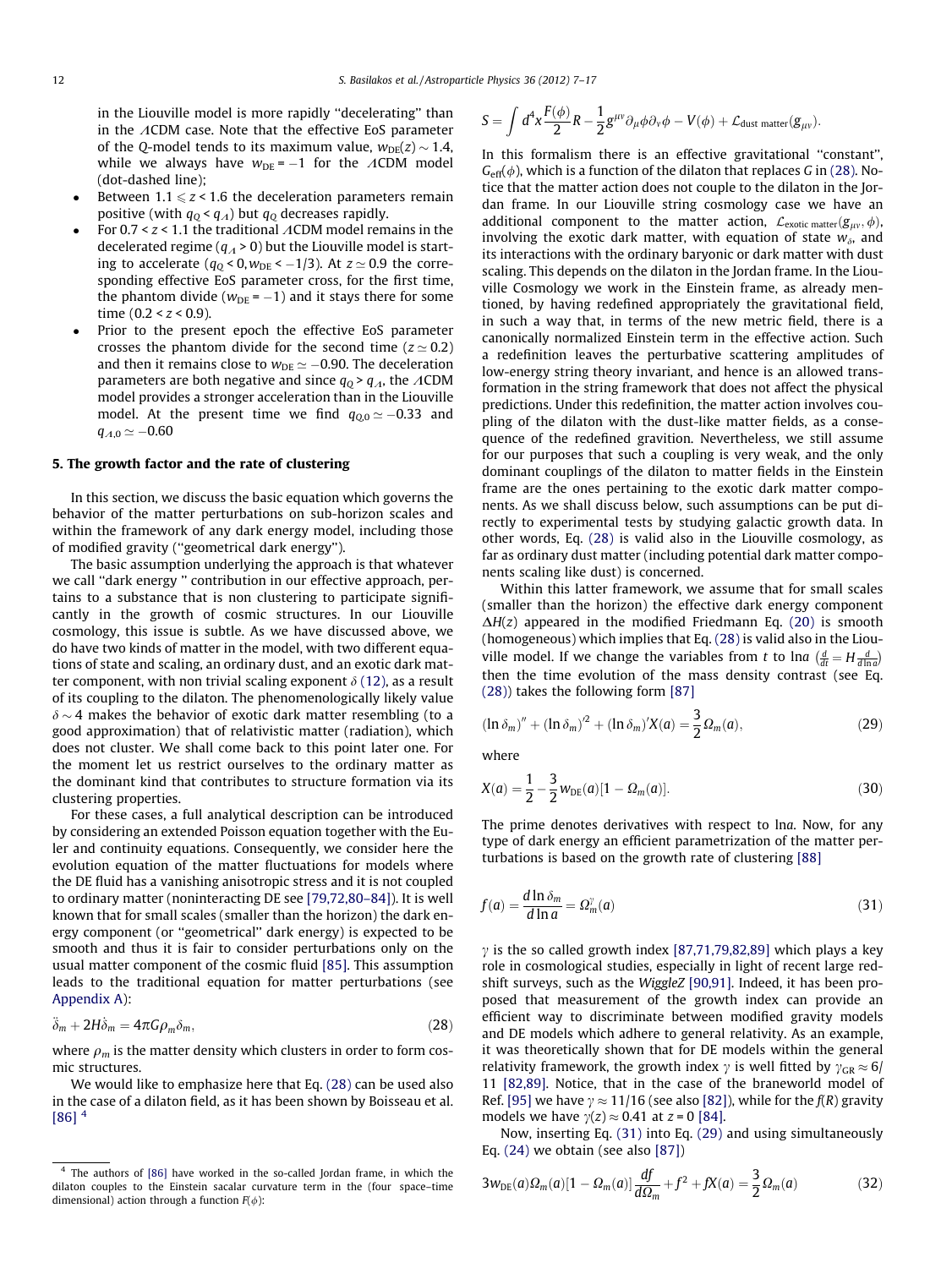Table 2

Data of the growth rate of clustering. The correspondence of the columns is as follows: redshift, observed growth rate, cosmological parameters use by different authors and references.

| z    | Jobs.Ref        | $(\Omega_{m,Ref}, \sigma_{8,Ref})$ | Refs.    |
|------|-----------------|------------------------------------|----------|
| 0.15 | $0.49 \pm 0.14$ | (0.30, 0.90)                       | [99–101] |
| 0.22 | $0.60 \pm 0.10$ | (0.27, 0.80)                       | [90]     |
| 0.35 | $0.70 \pm 0.18$ | (0.24, 0.76)                       | $[102]$  |
| 0.41 | $0.70 \pm 0.07$ | (0.27, 0.80)                       | [90]     |
| 0.55 | $0.75 \pm 0.18$ | (0.30, 1.00)                       | $[103]$  |
| 0.60 | $0.73 \pm 0.07$ | (0.27, 0.80)                       | [90]     |
| 0.77 | $0.91 \pm 0.36$ | (0.27, 0.78)                       | [99]     |
| 0.78 | $0.70 \pm 0.08$ | (0.27, 0.80)                       | [90]     |
| 1.40 | $0.90 \pm 0.24$ | (0.25, 0.84)                       | $[104]$  |
| 2.42 | $0.74 \pm 0.24$ | (0.26, 0.93)                       | [105]    |
| 3.00 | $1.46 \pm 0.29$ | (0.30, 0.85)                       | [98]     |
|      |                 |                                    |          |

In this framework, Nesseris & Perivolaropoulos [\[89\]](#page-10-0) used for the first time growth-rate data (most of the data are included in our Table 2) in order to constraint  $\gamma$ . They found (see also [\[87,82\]\)](#page-10-0) that a good approximation of the growth index, especially at  $z \sim 1$ , is given by:

$$
\gamma \simeq \frac{3(w_{\text{DE}} - 1)}{6w_{\text{DE}} - 5}.
$$
\n(33)

Of course the above formula boils down to  $6/11$  for the usual  $\Lambda$ CDM  $[w_{DE}(z) = -1]$  model as it should.<sup>5</sup>

Since the effective EoS parameter of the Liouville cosmological model varies strongly with redshift (see [Fig. 2\)](#page-4-0) one would expect that the corresponding growth index would be a function of redshift. Following the notations of Polarski and Gannouji [\[96\]](#page-10-0) we consider a first order expansion of  $\gamma$  in redshift

$$
\gamma(z) = \gamma_0 + \gamma_1 z,\tag{34}
$$

where  $\gamma_0$  is given by Eq. (33). Using Eqs. (34) in (31) and (32) we obtain (see also [\[96\]](#page-10-0))

$$
\gamma_1 = \frac{\Omega_m^{\gamma_0} + 3(\gamma_0 - \frac{1}{2})w_{\text{DE},0}(1 - \Omega_m) - \frac{3}{2}\Omega_m^{1 - \gamma_0} + \frac{1}{2}}{\ln \Omega_m},\tag{35}
$$

where  $y_0$  is given by Eq. (33). We would like to remind the reader that in the current article we use  $w_{DE,0} \simeq -0.90$  and  $\Omega_m \simeq 0.28$ which imply that  $(\gamma_0, \gamma_1) \simeq (0.550, -0.048)$ . We also find that the latter set of values remains quite robust within the range of the physically accepted values of  $\Omega_m$ . Indeed as an example in the case of  $\Omega_m$  = 0.30 we find  $(\gamma_0, \gamma_1) \simeq (0.549, -0.046)$ .

In Table 2, we quote the observational values of the growth rate of clustering, with the corresponding error bars. This is an enriched version of the dataset used in [\[89\],](#page-10-0) which includes in addition data from the WiggleZ [\[90\].](#page-10-0) The observed growth rate of clustering is given by  $f_{obs} = \beta b$ , where  $\beta(z)$  is the redshift space distortion parameter and  $b(z)$  is the linear bias. Observationally, one can estimate the  $\beta(z)$  parameter by using the anisotropy of the correlation function. The linear bias factor can be defined as the ratio of the variances of the tracer (galaxies, QSOs, etc.) and underlying mass density fields, smoothed out at the scale  $8h^{-1}$  Mpc, at which the variance is of order unity:  $b(z) = \sigma_{8,tr}(z)/\sigma_8(z)$ , where  $\sigma_{8,tr}(z)$  is measured directly from the sample. As discussed in [\[89\],](#page-10-0) the weak point of the  $f_{obs}(z)$  data is the fact that the  $\sigma_8(z)$  is defined at each redshift using a particular reference (fiducial)  $\Lambda$ CDM model (see third column in Table 2). Moreover, the growth measurements



Fig. 3. Comparison of the observed, (solid circles: see Table 2), and theoretical evolution of the growth rate of clustering  $f(z)$ . Note that the different Liouville models are represented by different symbols and line types (see [Table 1](#page-3-0) for definitions). The dashed line corresponds to the  $\Lambda$ CDM cosmology.

are correlated with the shape of the power spectrum, which makes the growth rate sample rather heterogeneous [\[91,92\].](#page-10-0) In our analysis, we ignore the effects of such a heterogeneity. Such simplifying assumptions in treating the growth rate data have been used extensively in the literature in order to put constraints on the growth index  $\gamma$ , especially in the context of the braneworld cosmological model [\[93\]](#page-10-0). We would like to stress that in the present work, due to the above caveats, we do not use the  $f_{obs}(z)$  data to constrain the cosmological parameters or the growth index. Instead, by using the constraints found from the cosmic expansion data (see Section [3](#page-2-0)), we shall only compare the evolution of the predicted Liouville growth rate of structure with the data (for a similar analysis see [\[94\]\)](#page-10-0).

In Fig. 3 we display the predicted growth rate Eq. [\(31\)](#page-5-0) together with the observed  $f_{obs}(z)$  [\[97\]](#page-10-0). We compare the growth rate of clustering between data and models via a  $\chi^2$  statistical test. For the model predictions we use the best fitted values for the parameters  $(\Omega_3$  and  $\Omega_4$ ) obtained in Section [2](#page-1-0) for each Liouville model. We then compute the corresponding consistency between models and data  $(\chi^2_{min}/11)$  and place these results in Table 3. For the Liouville models we find  $\chi^2_{\text{min}}/11 \simeq 1.19$  while in the case of the concordance ACDM cosmology we find  $\chi^2_{\text{min}}/11 \simeq 0.60$ . Note that in the last column of Table 3, we list the corresponding results by excluding from the statistical analysis the observed growth rate of clustering at  $z = 3$  [\[98\]](#page-10-0). If we consider  $\Omega_m = 0.30$ , we then find either  $\chi^2_{\rm min}/11 \simeq 1.47$  or  $\chi^2_{\rm min}(z < 3)/10 \simeq 0.70$ .

Finally, let us now examine the case in which the density  $\varrho_{\delta}(z) \propto (1 + z)^{\delta}$  participates in the clustering. The situation is subtle. As we have discussed above, the exotic matter obeys a modified energy equation, as a result of its direct coupling to the dilaton sources in the conservation Eqs. [\(6\) and \(9\)](#page-2-0). Thus, in addition to the existence of pressure in the exotic dark matter fluid, due to a possibly non-trivial equation of state,  $w_{\delta}$ , one has the effects of the dilaton coupling that also contribute to the growth equation. For  $\phi_0 \sim -1$  in [\(10\),](#page-2-0) or more generally  $\dot{\phi} \sim -H$ , the modified

Table 3

Statistical quantification of the comparison between the observed growth rate of clustering (see Table 2) and the theoretical model expectations. The last column corresponds to comparison excluding the observed growth rate of clustering at  $z = 3$ [\[98\].](#page-10-0)

| Model           | $\chi^2_{\rm min}/11$ | $\chi^2_{\rm min}(z < 3)/10$ |
|-----------------|-----------------------|------------------------------|
| 0-Data          | 1.19                  | 0.90                         |
| $\Lambda$ -Data | 0.60                  | 0.45                         |

 $5$  We should point out at this stage that in order to compare the observed growth history of the Universe with predictions coming from modified gravity models, which however is not our case, one cannot use the observed  $f_{obs}(z)$  but rather a combination of the growth rate of structure and the rms fluctuations of the linear density field on scales of 8h<sup>-1</sup> Mpc, namely  $f(z)\sigma_8(z)$ . This is a model independent quantity (see e.g. [\[91\]](#page-10-0) and references therein).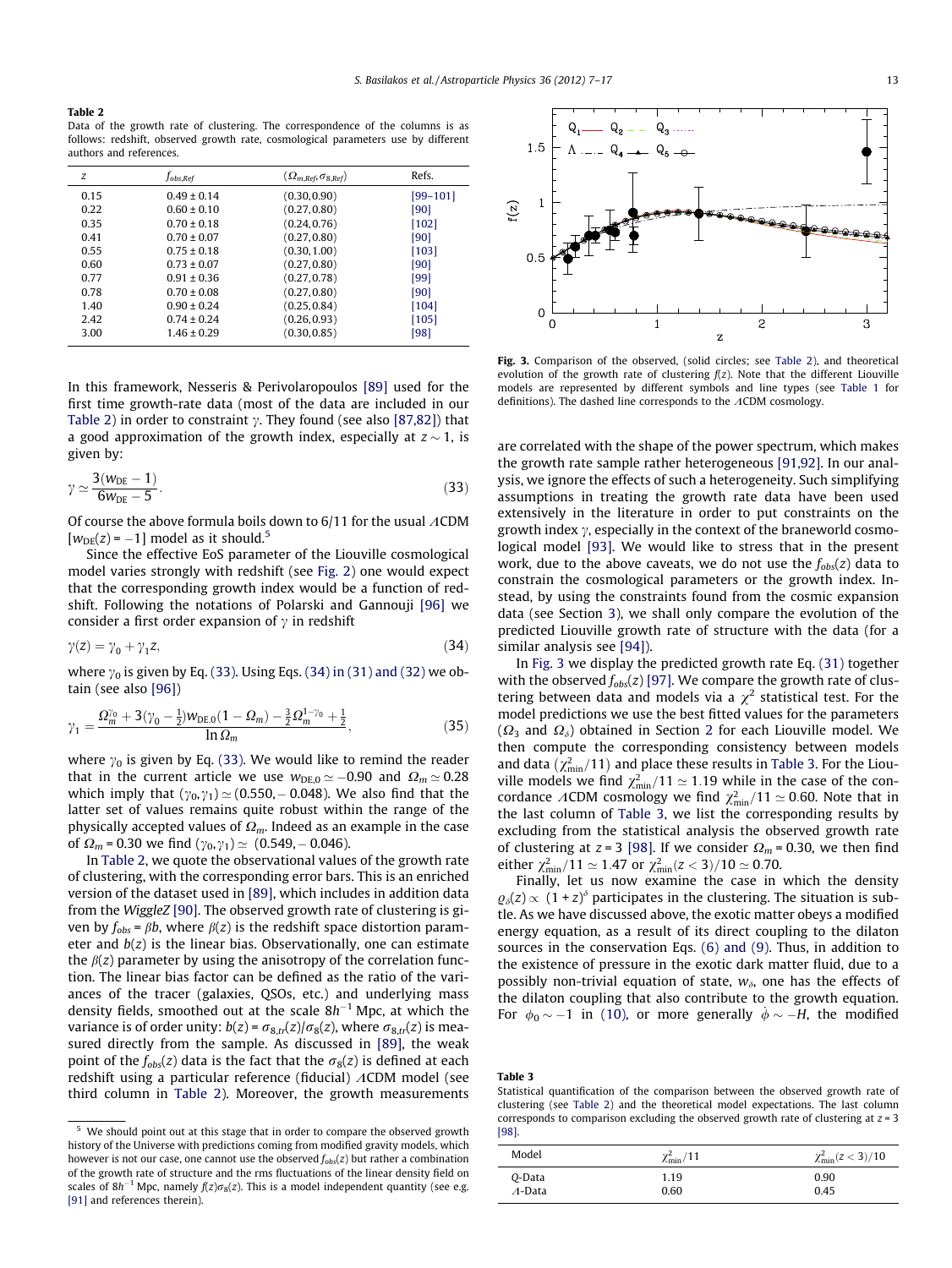<span id="page-7-0"></span>conservation Eq. [\(11\)](#page-2-0) becomes independent of the equation of state  $w_{\delta}$ :

$$
\dot{\varrho}_{\delta} + 3(1+\nu)H\varrho_{\delta} \simeq 0, \tag{36}
$$

where  $v = 1/3$ . This energy equation resembles that of a radiation fluid, with effective scaling law for the density  $\varrho_\delta \sim a^{-4}.$  However, the reader must bear in mind that the energy Eq. (36) stems from the time-dependent dilaton-sources modified energy Eq. [\(9\),](#page-2-0) which for the case at hand,  $\dot{\phi} \sim -H$ , is independent of the true equation of state  $w_{\delta}$ . Within the standard Cosmological framework, the growth equation for radiation is modified, as compared to that for matter [\(28\)](#page-5-0), by terms larger by a factor of about  $(1 + v)(1 + 3v) = 8/3$  [\[106\]:](#page-10-0)

$$
\ddot{\delta}_{\delta} + 2H\dot{\delta}_{\delta} \simeq 4\pi G(1+\nu)(1+3\nu)\rho_{\delta}\delta_{\delta}.
$$
 (37)

In this case the growing mode scales as  $\delta_{\delta} \sim a^{1+3\nu}$  at large redshifts which implies that the growth rate takes a large value  $f_{\delta} \sim 1+3v = 2$ . The latter value seems to be ruled out by the observed growth rate of clustering.

## 6. Comparison with cluster halo abundances

Since the Liouville cosmology appears not to be ruled out by the growth rate data, it is important to define observational criteria that will enable us to distinguish between it and the concordance  $\Lambda$ CDM cosmology. An obvious choice, that has been extensively used so far, is to extract the theoretical predictions of the models for the cluster-size halo redshift distributions and to confront them with the data. This will allow distinguishing the Q-cosmology from the  $\Lambda$ CDM model. Recently, the halo abundances predicted by a large variety of DE models have been compared with those corresponding to the  $\Lambda$ CDM model [\[64\].](#page-10-0) As a result, it is suggested that many DE models (including some of modified gravity) are clearly distinguishable from the  $\Lambda$ CDM cosmology.

We use the Press and Schechter [\[41\]](#page-10-0) formalism, which determines the fraction of matter that has formed bounded structures as a function of redshift. Mathematical details of such a treatment can be found also in [\[64\]](#page-10-0); here we only present the basic ideas. The number density of halos,  $n(M, z)$ , with masses within the range (M,  $M + \delta M$ ) is given by:

$$
n(M, z)dM = \frac{\bar{\rho}}{M} \frac{d \ln \sigma^{-1}}{dM} f(\sigma) dM,
$$
\n(38)

where  $\bar{\rho}$  is the mean mass density. In the original Press–Schechter (PSc) formalism,  $f(\sigma) = f_{PSC}(\sigma) = \sqrt{2/\pi} (\delta_c/\sigma) \exp(-\delta_c^2/2\sigma^2)$ ,  $\delta_c$  is the linearly extrapolated density threshold above which structures collapse [\[107\]](#page-10-0), while  $\sigma^2(M,z)$  is the mass variance of the smoothed linear density field, extrapolated to redshift z at which the halos are identified. It depends on the power-spectrum of density perturbations in Fourier space,  $P(k)$ , for which we use here the CDM form according to [\[108\],](#page-10-0) and the values of the baryon density parameter, the spectral slope and Hubble constant according to the recent WMAP7 results [\[6\]](#page-9-0). Although the original Press–Schechter massfunction,  $f_{PSc}$ , was shown to provide a good first approximation to that provided by numerical simulations, it was later found to over-predict/under-predict the number of low/high mass halos at the present epoch [\[109,110\]](#page-10-0). More recently, a large number of works have provided better fitting functions of  $f(\sigma)$ , some of them based on a phenomenological approach. In the present treatment, we adopt the one proposed by Reed et al. [\[42\].](#page-10-0)

We remind the reader that it is customary to parametrize the mass variance in terms of  $\sigma_8$ , the rms mass fluctuations on scales of  $8h^{-1}$  Mpc at redshift  $z = 0$ . In order to compare the mass function predictions of the different cosmological models, it is imperative to use for each model the corresponding value of  $\sigma_8$  and  $\delta_c$ . It is well known that for the usual ACDM cosmology  $\delta_c \simeq 1.675$ , while Weinberg & Kamionkowski [\[53\]](#page-10-0) provide an accurate fitting formula to estimate  $\delta_c$  for any DE model with a constant equation of state parameter (see their Eq. [18](#page-3-0)). Although these conditions are not satisfied by our models, one can show [\[61,64\]](#page-10-0) that the  $\delta_c$  values for a large family of dark energy models with a time-varying EoS parameter can be well approximated using the previously discussed fitting formula, as long as the EoS parameter remains constant near the present epoch. Since for the current Liouville cosmological model ( $Q_2$  with  $\Omega_m$  = 0.28) the effective dark energy EoS parameter remains close to  $w_{\text{DE}} \simeq -0.90$ , prior to the present time, implies that we can use the approximate Weinberg and Kamion-kowski [\[53\]](#page-10-0) fitting formula. Doing so we find  $\delta_c \simeq 1.668$ . As a further consistency check we obtain the  $\delta_c$  value using the same methodology with that of Pace et al. [\(\[61\];](#page-10-0) see their Eq. [\(18\)](#page-3-0)). We find  $\delta_c \simeq 1.676$ , which is in relatively good agreement with that va-lue found by the fitting formula of [\[53\].](#page-10-0) Note that for  $\Omega_m = 0.3$  we obtain  $\delta_c \simeq 1.674$ . Below we utilize those  $\delta_c$  values which are based on the notation of Pace et al. [\[61\].](#page-10-0)

Now, in order to estimate the correct normalization of the model's  $\sigma_8$  power spectrum, we use the formulation presented in Ref. [\[64\]](#page-10-0) which scales the observationally determined  $\sigma_{8, A}$  value to that of any cosmological model. The corresponding value for the Liouville model is  $\sigma_{8,Q_2} = 0.794$  and it is based on  $\sigma_{8,A} = 0.811$ (as indicated also in Table 4), based on the WMAP7 results [\[6\],](#page-9-0) but also consistent with an average over a variety of recent measurements (see also the corresponding discussion in [\[64\]](#page-10-0)). For the same model but with  $\Omega_m = 0.3$  we obtain  $\sigma_{8, Q_2} = 0.847$ .

Given the halo mass function from Eq. (38) we can now derive an observable quantity which is the redshift distribution of clusters,  $\mathcal{N}(z)$ , within some determined mass range, say  $M_1 \le M/$  $h^{-1}M_{\odot} \leqslant M_2$  = 10<sup>16</sup>. This can be estimated by integrating over mass the expected differential halo mass function,  $n(M,z)$ :

$$
\mathcal{N}(z) = \frac{dV}{dz} \int_{M_1}^{M_2} n(M, z) dM,
$$
\n(39)

where  $dV/dz$  is the comoving volume element

$$
\frac{dV}{dz} = \Omega_s r^2(z) \frac{dr}{dz}
$$
 (40)

and  $\Omega$ <sub>s</sub> is the solid angle. In order to derive observationally relevant cluster redshift distributions and therefore test the possibility of

#### Table 4

Numerical results: the 1st column indicates the cosmological model. The next three columns list the corresponding  $\Omega_m$ ,  $\sigma_8$  and  $\delta_c$  values, respectively. The remaining columns present the fractional relative difference of the abundance of halos between the Liouville and the ACDM cosmology for two future cluster surveys discussed in the text and in various redshift intervals. Error bars are 2 $\sigma$  Poisson uncertainties and are shown only if they are larger than 10<sup>–2</sup>.

| Model          | $\Omega_m$ | $\sigma_8$ | O <sub>C</sub> | $(\delta N/N_A)_{\text{eROSTA}}$ |                       |         | $(\delta N/\mathcal{N}_A)_{\rm SPT}$ |                  |  |
|----------------|------------|------------|----------------|----------------------------------|-----------------------|---------|--------------------------------------|------------------|--|
|                |            |            |                | z < 0.3                          | $0.6 \leq z \leq 0.9$ | z < 0.3 | $0.6 \le z \le 0.9$                  | $1.2 \leq z < 2$ |  |
| $\Lambda$ CDM  | 0.28       | 0.811      | 1.675          | 0.00                             | 0.00                  | 0.00    | 0.00                                 | 0.00             |  |
| Liouville $Q2$ | 0.28       | 0.794      | 1.676          | $-0.05$                          | $-0.27 \pm 0.01$      | $-0.06$ | $-0.15$                              | $-0.37$          |  |
| ACDM           | 0.30       | 0.845      | 1.675          | 0.00                             | 0.00                  | 0.00    | 0.00                                 | 0.00             |  |
| Liouville $Q2$ | 0.30       | 0.847      | 1.674          | 0.00                             | $-0.16 \pm 0.01$      | 0.00    | $-0.02$                              | $-0.26$          |  |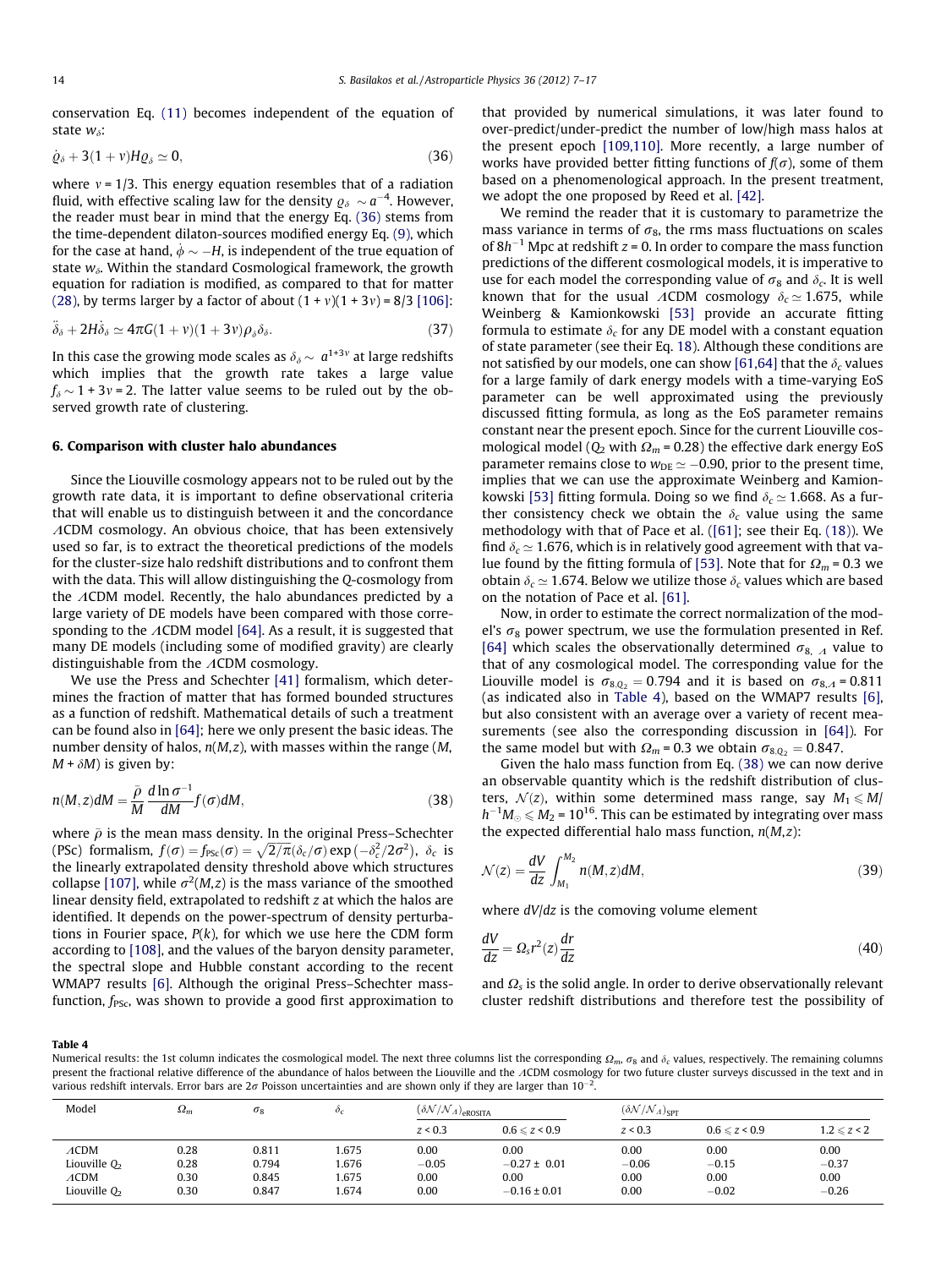<span id="page-8-0"></span>discriminating between the Liouville and the  $\Lambda$ CDM cosmological models, we will use the expectations of two realistic future cluster surveys, extensively used in recent literature:

- (a) the eROSITA satellite X-ray survey, with a flux limit of  $f_{\text{lim}} = 3.3 \times 10^{-14}$  ergs s<sup>-1</sup> cm<sup>-2</sup>, at the energy band 0.5 – 5 keV and covering  $\Omega_{\rm s}$   $\sim$  20000 deg<sup>2</sup> of the sky;
- (b) the South Pole Telescope SZ survey, with a limiting flux density at  $v_0$  = 150 GHz of  $f_{v_0,lim}$  = 5 mJy and a sky coverage of  $\Omega_s$  ~ 4000 deg<sup>2</sup>.

To realize the predictions of the first survey we use the relation between halo mass and bolometric X-ray luminosity, as a function of redshift, given in Ref. [\[111\]](#page-10-0):

$$
L(M, z) = 3.087 \times 10^{44} \left[ \frac{ME(z)}{10^{15} h^{-1} M_{\odot}} \right]^{1.554} h^{-2} \text{ erg s}^{-1}.
$$
 (41)

The limiting halo mass that can be observed at redshift  $z$  is then found by inserting in the above equation the limiting luminosity, given by  $L = 4\pi d_L^2 f_{\rm lim} c_b$ , with  $d_L$  the luminosity distance corresponding to the redshift  $z$  and  $c<sub>b</sub>$  the band correction, necessary to convert the bolometric luminosity of Eq. (41) to the 0.5 - 5 keV band of eROSITA. We estimate this correction by assuming a Raymond–Smith (1977) plasma model with a metallicity of 0.4Z $_{\odot}$ , a typical cluster temperature of  $\sim$ 4 keV and a Galactic absorption column density of  $n_H$  =  $10^{21}$  cm<sup>-2</sup>.

The predictions of the second survey can be realized using again the relation between limiting flux and halo mass obtained in Ref. [\[111\]:](#page-10-0)

$$
f_{v_0,\text{lim}} = \frac{2.592 \times 10^8 \text{ mJy}}{d_A^2(z)} \left(\frac{M}{10^{15}h^{-1} \text{ M}_{\odot}}\right)^{1.876} E^{2/3}(z), \tag{42}
$$

where  $d_A(z) \equiv d_L/(1+z)^2$  is the angular diameter distance out to redshift z.

Below we shall provide predictions for the Liouville cosmology only for the  $Q_2$  model (see [Table 1](#page-3-0)). For the other Liouville



Fig. 4. The expected cluster redshift distribution of the Liouville  $Q_2$  model and  $\Lambda$ CDM (dot-dashed curve) models for  $\Omega_m$  = 0.28 and for the case of two future cluster surveys (upper panels). The lower panels show the corresponding fractional difference with respect to the reference  $\Lambda$ CDM model (short-dashed curve), while the corresponding curve for the case of  $\Omega_m$  = 0.3 (see [Table 4](#page-7-0)) is shown as the longdashed curve. Error bars are  $2\sigma$  Poisson uncertainties.

models we find that our results remain practically the same (due to the small differences in the corresponding Hubble flows). In Fig. 4 (upper panels) we present the expected redshift distributions above a limiting halo mass, which is  $M_1 \equiv M_{\text{limit}} =$ max[10<sup>13.4</sup> h<sup>-1</sup> M<sub>o</sub>,M<sub>f</sub>], with M<sub>f</sub> corresponding to the mass related to the flux-limit at the different redshifts, estimated by solving Eq.  $(41)$  and Eq.  $(42)$  for *M*. In the lower panels we present the fractional difference between the Liouville model and  $\Lambda$ CDM. The error-bars shown correspond to  $2\sigma$  Poisson uncertainties, which however do not include cosmic variance and possible observational systematic uncertainties, that would further increase the relevant variance.

The results (see also [Table 4](#page-7-0)) indicate that the redshift variation of the differences between the  $Q$  cosmology and  $\Lambda$ CDM model is only slightly affected by variations in the value of  $\Omega_m$ . For the best-fit case of  $\Omega_m$  = 0.28 we find that significant model differences should be expected for  $z \ge 0.6$ , with the Louville model abundance predictions being always less than those of the corresponding  $ACDM$  model. Therefore, we have verified that there are observational signatures that can be used to differentiate the Liouville model from the  $\Lambda$ CDM and possibly from a large class of DE models (see [\[64\]](#page-10-0)). In [Table 4](#page-7-0), one may see a more compact presentation of our results including the relative fractional difference between the Liouville model and the  $\Lambda$ CDM model, in characteristic redshift bins and for both future surveys.

## 7. Conclusions

In this paper, we have studied the overall dynamics of the Liouville cosmological model in which the dark energy component is associated with the dilaton. In this framework, we first performed a joint likelihood analysis in order to put tight constraints on the main cosmological parameters by using the current observational data (SNIa, BAOs and  $H(z)$ ). We found that the above models can accommodate a late-time accelerated expansion.

Secondly, we performed an additional detailed statistical analysis based on the observed growth rate of clustering and found that the predicted growth rate of various Liouville cosmological models match well the observed growth rate.

The redshift-dependence of the halo abundances, predicted by the Liouville model, is significantly different from that of the flat ACDM cosmology, at relatively high redshifts ( $z \ge 0.6$ ). Future cluster of galaxy surveys can therefore be used to discriminate the Liouville model from other contender DE models.

## Acknowledgments

S.B. wishes to thank the Dept. ECM of the University of Barcelona for hospitality, and acknowledges financial support from the Spanish Ministry of Education, within the program of Estancias de Profesores e Investigadores Extranjeros en Centros Españoles (SAB2010-0118). The work of N.E.M. is supported partly by the London Centre for Terauniverse Studies (LCTS), using funding from the European Research Council via the Advanced Investigator Grant 267352. V.A.M. acknowledges support by the Spanish Ministry of Science and Innovation (MICINN) under the project FPA2009- 13234-C04-01, by the Spanish Agency of International Cooperation for Development under the PCI project A/030322/10 and by the grant UV-INV-EPDI11-42955 of the University of Valencia.

## Appendix A. Matter density perturbations in dark energy cosmologies

As discussed in the text, the Liouville cosmology, explored in this paper, is close to GR in the matter dominated era (see Eq. [\(1\)](#page-1-0)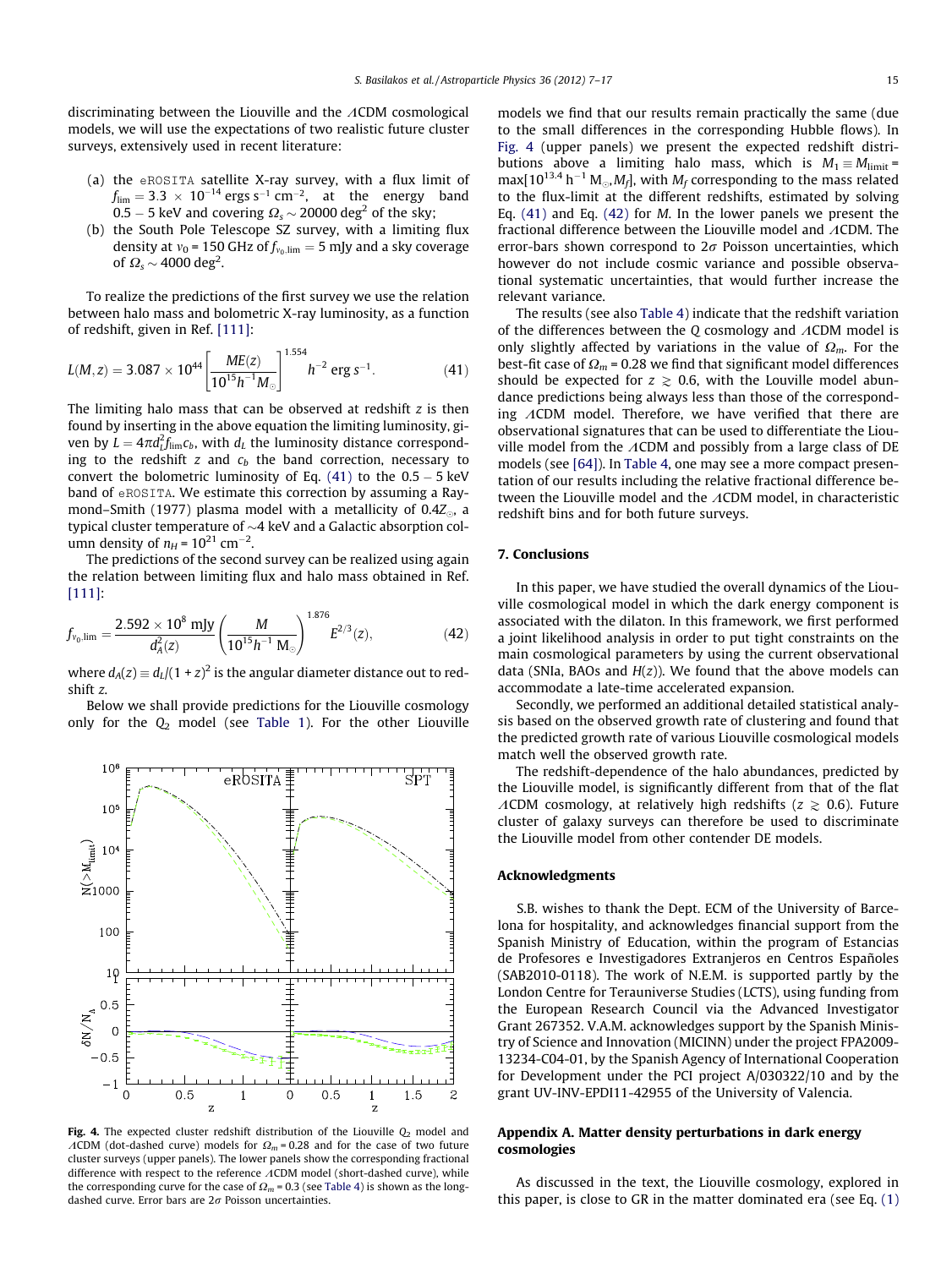<span id="page-9-0"></span>and [\[66\]\)](#page-10-0). Hence, in this appendix we would like to remind the reader, for completeness, of some basic elements of the equations that govern the evolution of the mass density contrast, modelled as an ideal fluid in the framework of non-interacting DE cosmologies that we employ in this work. Also we assume here that for small scales (much smaller than the horizon) the (effective) dark energy component is expected to be smooth and thus we consider perturbations only on the matter component of the cosmic fluid.

In what follows we will adopt a non-relativistic description, based on a continuity equation, together with the Euler and Poisson equations. These equations are:

$$
\left(\frac{\partial \rho}{\partial t}\right)_r + \nabla_r \cdot (\rho \mathbf{u}) = 0
$$
\n(A1)

$$
\left(\frac{\partial \mathbf{u}}{\partial t}\right)_r + (\mathbf{u} \cdot \nabla_r) \mathbf{u} = -\nabla \Phi,
$$
\n(A2)

and

$$
\nabla_r^2 \Phi = 4\pi G \rho + 4\pi G \rho_{DE} (3w_{DE} + 1), \tag{A3}
$$

where  $(r, t)$  are the proper coordinates, **u** is the velocity of a fluid element of volume,  $\rho$  is the mass density,  $\rho_{DE}$  is the DE density,  $w_{DE}$  is the EoS parameter (given in our case by Eq. [\(27\)\)](#page-4-0) and  $\Phi$  is the gravitational potential. Note that we use here  $P_m = 0$  and  $P_{DE}$  =  $W_{DE}\rho_{DE}$ .

Upon changing variables from proper  $(r, t)$  to comoving  $(x, t)$ ones, the fluid velocity becomes

$$
\mathbf{u} = a\mathbf{x} + a\dot{\mathbf{x}} = a\mathbf{x} + \mathbf{v}(\mathbf{x}, t),
$$
\n(A4)

while the corresponding differential operators take the following form:

$$
\nabla_x \equiv \nabla = a \nabla_r,\tag{A5}
$$

and

$$
\left(\frac{\partial}{\partial t}\right)_{x} \equiv \frac{\partial}{\partial t} = \left(\frac{\partial}{\partial t}\right)_{r} + H\mathbf{x} \cdot \mathbf{V},\tag{A6}
$$

where  $\mathbf{x} = \mathbf{r}/a$  and  $\mathbf{v}(\mathbf{x},t)$  is the peculiar velocity with respect to the general expansion. Note that the mass density is written as

$$
\rho = \rho_m(t)[1 + \delta_m(\mathbf{x}, t)].\tag{A7}
$$

In this context, using the standard evolution equation for the energy density of ordinary dust,

 $\dot{\rho}_m + 3H\rho_m = 0$ 

as well as Eqs. (A5), (A6) and neglecting second-order terms ( $\delta_m \ll 1$ and  $v \ll u$ ) we rewrite Eqs. (A1), (A2) and (A3) as:

$$
\ddot{a}\mathbf{x} + \frac{\partial \mathbf{v}}{\partial t} + H\mathbf{v} = -\frac{\nabla \Phi}{a},
$$
 (A8)

$$
\nabla \cdot \mathbf{v} = -a \frac{\partial \delta_m}{\partial t},
$$
 (A9)

$$
\frac{1}{a^2}\nabla^2\Phi = 4\pi G\rho_m(1+\delta_m) + 4\pi G(3w_{DE}+1)\rho_{DE}.\tag{A10}
$$

Following the notation of [\[88\],](#page-10-0) we can write the gravitational potential as follows

$$
\varPhi = \phi(\mathbf{x}, t) + \frac{2}{3}\pi G\rho_m a^2 x^2 + \frac{2}{3}\pi G(3w_{DE} + 1)\rho_{DE} a^2 x^2.
$$
 (A11)

Thus, utilizing the Friedmann equation and Eqs. (A11), we arrive, after some algebra, at

$$
\frac{\partial \mathbf{v}}{\partial t} + H \mathbf{v} = -\frac{\nabla \phi}{a},\tag{A12}
$$

and

$$
\nabla^2 \phi = 4\pi G a^2 \rho_m \delta_m. \tag{A13}
$$

Finally, by taking the divergence of Eq. (A12) and using Eqs. (A10) and (A13), we obtain the time evolution equation for the matter fluctuation field

$$
\ddot{\delta}_m + 2H\dot{\delta}_m - 4\pi G\rho_m \delta_m = 0. \tag{A14}
$$

In this context,  $\delta_m(a) \propto D(a)$ , where  $D(a)$  is the linear growing mode (usually scaled to unity at the present time). Note that for those cosmological models which adhere to general relativity (GR), the quantity G reduces to the usual Newton's gravitational constant  $G_N$ , while in the case of modified gravity models (see [\[79,82–84\]\)](#page-10-0), we have  $G = G_{\text{eff}} = Y(a)G_N$  (with  $Y(a) \neq 1$ ).

A well known approximate solution to Eq. [\(31\)](#page-5-0) is found by [\[82\],](#page-10-0) where a growth index  $\gamma$  was used to parameterize the linear growing mode for any type of DE with a time varying equation of state. Specifically, the approximated growth factor was defined through

$$
D(a) = \exp\left[\int_1^a \frac{\Omega_m^{\gamma}(u)}{u} du\right],\tag{A15}
$$

where now we encapsulate any modification to the G in the term  $\Omega_m(a) = \frac{8\pi G}{3H^2} = \frac{\Omega_m a^{-3}}{E^2(a)}$ . This completes our discussion on the growth of perturbations due to ordinary matter components of the Liouville cosmology explored in this work.

# References

- [1] M. Tegmark et al., Astrophys. J. 606 (2004) 702.
- [2] D.N. Spergel et al., Astrophys. J. Suplem. 170 (2007) 377.
- [3] T.M. Davis et al., Astrophys. J. 666 (2007) 716.
- [4] M. Kowalski et al., Astrophys. J. 686 (2008) 749.
- [5] M. Hicken et al., Astroplys. J. 700 (2009) 1097. [6] E. Komatsu et al., Astrophys. J. Suplem. 180 (2009) 330; G. Hinshaw et al., Astrophys. J. Suplem. 180 (2009) 225; E. Komatsu et al., Astrophys. J. Suplem. 192 (2011) 18.
- [7] J.A.S. Lima, J.S. Alcaniz, Mon. Not. Roy. Astron. Soc. 317 (2000) 893. arxiv:0005441;

J.F. Jesus, J.V. Cunha, Astrophys. J. Lett. 690 (2009) L85. <arXiv:0709.2195[astro-ph]>.

- [8] S. Basilakos, M. Plionis, Astrophys. J. Lett. 714 (2010) 185.
- [9] S. Weinberg, Rev. Mod. Phys. 61 (1989) 1.
- [10] P.J. Peebles, B. Ratra, Rev. Mod. Phys. 75 (2003) 559.
- [11] T. Padmanabhan, Phys. Rept. 380 (2003) 235.
- [12] I. Zlatev, L. Wang, P.J. Steinhardt, Phys. Rev. Lett. 82 (1999) 896; L.P. Chimento, A.S. Jakubi, D. Pavon, W. Zimdahl, Phys. Rev. D 67 (2003) 083513; S. Nojiri, S.D. Odintsov, Phys. Lett. B 637 (2006) 139; M. Quartin, M.O. Calvão, S.E. Joras, R.R.R. Reis, I. Waga, JCAP 05 (2006) 007; P.J. Steinhardt, in: V.L. Fitch, D.R. Marlow, M.A.E. Dementi (Eds.) Critical problems in Physics, (Princeton University Pr., Princeton, 1997).;
- P.J. Steinhardt, Phil. Trans. Roy. Soc. Lond. A361 (2003) 2497. [13] S. del Campo, R. Herrera, D. Pavon, Phys. Rev. D78 (2008) 021302; E. Abdalla, L.R. Abramo, J.C.C. de Souza, Phys. Rev. D 82 (2010) 023508; S.Z.W. Lip, Phys. Rev. D 83 (2011) 023528.
- [14] C.A. Egan, C.H. Lineweaver, Phys. Rev. D 78 (2008) 3528.
- [15] A.D. Dolgov, in: The very Early Universe, G. Gibbons, S.W. Hawking, S.T. Tiklos (Eds.) (Cambridge University, 1982).
- [16] R.R. Caldwell, R. Dave, P.J. Steinhardt, Phys. Rev. Lett. 80 (1998) 1582.
- H.K. Jassal, J.S. Bagla, T. Padmanabhan, Phys. Rev. D 72 (2005) 103503; H.K. Jassal, J.S. Bagla, T. Padmanabhan, Mon. Not. Roy. Astron. Soc. Lett. 356 (2005) L11–L16.
- [18] L. Samushia, B. Ratra, Astrophys. J. 650 (2006) L5; L. Samushia, B. Ratra, Astrophys. J. 680 (2008) L1.
- [19] J.Q. Xia, H. Li, G.B. Zhao, X. Zhang, Phys. Rev. D 78 (2008) 083524; G.B. Zhao, J.Q. Xia, B. Feng, X. Zhang, Int. J. Mod. Phys. D16 (2007) 1229; J.Q. Xia, G.B. Zhao, B. Feng, H. Li, X. Zhang, Phys. Rev. D 73 (2006) 063521.
- [20] J. Simon, L. Verde, R. Jiménez, Phys. Rev. D 71 (2005) 123001. [21] V. Faraoni, Int. J. Mod. Phys. D 11 (2002) 471; R.R. Caldwell, M. Kamionkowski, N.N. Weinberg, Phys. Rev. Lett. 91 (2003) 071301; J.A.S. Lima, J.S. Alcaniz, Phys. Lett. B 600 (2004) 191. arxiv:astro-ph/0402265;
	- G. Izquierdo, D. Pavon, Phys. Lett. B 639 (2006) 1. arXiv:gr-qc/0606014; S.H. Pereira, J.A.S. Lima, Phys. Lett. B 669 (2008) 266. arxiv:0806.0682.
- [22] D.F. Mota, C. van de Bruck, Astron. Astrophys. 421 (2004) 71.
- [23] N.J. Nunes, D.F. Mota, Mon. Not. Roy. Astron. Soc. 368 (2006) 751.
- [24] S. Basilakos, J.C. Sanchez, L. Perivolaropoulos, Phys. Rev. D 80 (2009) 3530.
- [25] E.J. Copeland, M. Sami, S. Tsujikawa, Int. J. Mod. Phys. D 15 (2006) 1753; L. Amendola, S. Tsujikawa, Dark Energy Theory and Observations, Cambridge University Press, Cambridge UK, 2010;